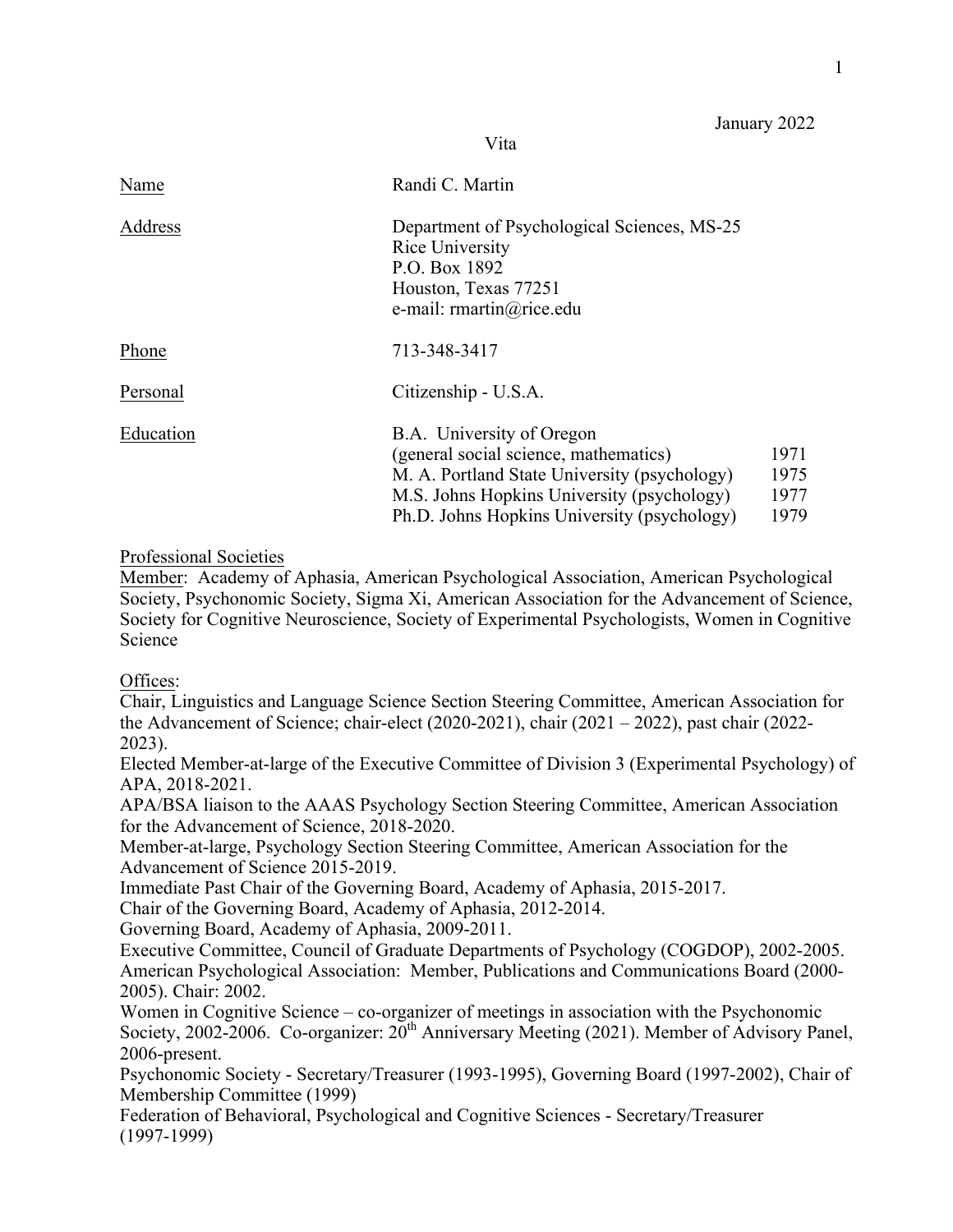Honors

 Invitation from American Psychological Association's (APA) Science Directorate and Board of Scientific Affairs (BSA) to give Master Lecture in Learning, Behavior, and

Action at the APA annual convention in Minneapolis in August 2022.

Elected chair of Section Z, Linguistics and Language Science Section, American Association for the Advancement of Science, 2021-2022.

Marjorie Corcoran Award for contributions to the advancement of women and underrepresented minorities in STEM fields, Rice University, April 2019.

Invited address: Annual Meeting of the Association for Psychological Science, May 2018. Elected member-at-large, Psychology Section Steering Committee, American Association for the Advancement of Science, 2015-2018.

 Netherlands, 2013 – 2021. Member of External Advisory Panel, Max Planck Institute for Psycholinguistics, Nijmegen, The

Invited Lecture, Nijmegen Lectures, Max Planck Institute for Psycholinguistics, Jan. 2013 Invited keynote address (Broadbent Lecture) at the European Society of Cognitive Psychology, Sept 2011.

Visiting Scholar, Max Planck Institute for Psycholinguistics, July 2011.

Elected to Society of Experimental Psychologists, 2006.

Fellow of American Psychological Association, Div. 6, (Behavioral Neuroscience and Comparative Psychology), 2005.

Fellow of the American Psychological Society, 2003.

Elected to Executive Committee, Council of Graduate Departments of Psychology, 2002-2005. Fellow of the American Association for the Advancement of Science, 2001.

Elected to Publications and Communication Board, American Psychological Association (2000- 2005).

Elected to Governing Board of the Psychonomic Society (1997-2002)

Fellow of American Psychological Association, Div. 1 (General Psychology), 1997

Fellow of American Psychological Association, Div. 3 (Experimental Psychology), 1996

Member of Texas Higher Education Coordinating Board, Advisory Committee on Research Programs, 1996-1999.

Claude Pepper Award from NIH-NIDCD which provided 7 years of funding for research, 1995- 2002

Elma Schneider Professor of Psychology, 1995-present

Regular member of Sensory Disorders and Language study section, NIH, 1994 - 1997

NIMH traineeship in mathematical psychology, 1975-1977

Pi Mu Epsilon member (mathematics honorary)

|  | Professional Experience |  |
|--|-------------------------|--|
|--|-------------------------|--|

| Director, T. L. L. Temple Foundation Neuroplasticity Research Laboratory | $2014$ - present |
|--------------------------------------------------------------------------|------------------|
| Chair, Psychology Department, Rice University                            | 2002-2006        |
| Elma Schneider Professor, Psychology Dept., Rice U., Houston, Tx.        | 1995-present     |
| Professor, Psychology Dept., Rice U., Houston, Tx.                       | 1993-1995        |
| Adjunct Professor, Dept. of Otorhinolaryngology                          |                  |
| and Communicative Science, Baylor College of Medicine,                   | 1982-Present     |
| Houston, Tx.                                                             |                  |
| Director, Cognitive Sciences Program, Rice U., Houston, Tx.              | 1993-1996, 1998- |
| 2002                                                                     |                  |
| Associate Professor, Psychology Dept., Rice U., Houston, Tx.             | 1987-1993        |
| Assistant Professor, Psychology Dept., Rice U., Houston, Tx.             | 1982-1987        |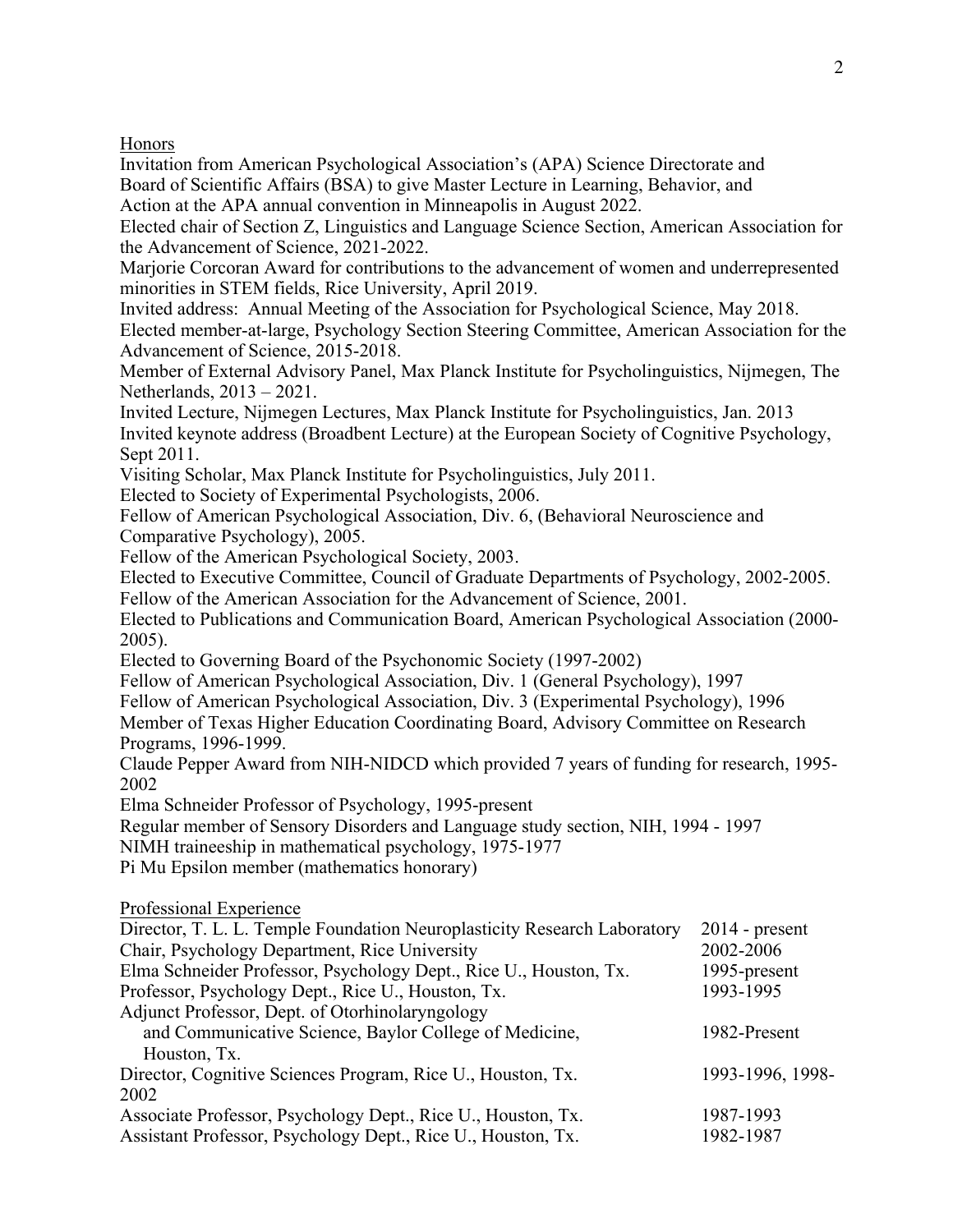| Associate Research Scientist, Psychology Dept., Johns      |           |
|------------------------------------------------------------|-----------|
| Hopkins University, Baltimore, Md.                         | 1980-1982 |
| Visiting Lecturer, Psychology Board of Studies, University |           |
| of California, Santa Cruz, Ca.                             | 1979-1980 |
|                                                            |           |

 Senior Editor, *Cognition*, January 2018 – 2020. January 2006 – June 2012 Memory, August 2000. Associate Editor, *Cognitive Neuropsychology*, 1998 - 2006. Journal Editorships Editor-in-Chief, *Journal of Experimental Psychology: Learning, Memory, and Cognition*. Editorial Board (Action Editor), *Memory*, 2002. Guest Editor, Special issue of the *Journal of Memory and Language*, Disorders of Language and Associate Editor, *Psychonomic Bulletin and Review*, 1995 -1997.

## Editorial Boards

 *Cognitive Neuropsychology*, 2010 – *Journal of Neurolinguistics*, 1993 - 2004. *Cognitive Neuropsychology*, 1993- 1997. *Frontiers in Psychology, 2015- J. of Experimental Psychology: Learning, Memory, & Cognition, 2012- Psychological Bulletin*, 2002 -2003. *Journal of Memory and Language*, 1997 -2003. *Journal of Experimental Psychology: General*, 1996-2000. *Psychonomic Bulletin and Review*, 1994.

## Grant Support (Current)

*Co-principal investigator or co-investigator* 

 Selection and Working Memory," PI: Tatiana Schnur, August 2016-July 2022, 1. NIH:NIDCD, Co-investigator: "Language and Neural Recovery from Stroke: Role of \$2,986,240. Rice subcontract: \$651,862.

#### Grant support (prior funding)

*Principal investigator* 

1. T. L. L. Temple Foundation. "Neuroplasticity Research Laboratory." \$1,500,000 for construction of laboratory, purchase of equipment, direction of personnel. January 2013 – December 2017.

2. NIH: R01GM088530 "Gatekeepers and Gender Schemas.", Multiple PI, Overall Program Director: Virginia Valian, Hunter College, September 2009 – August 2014. \$613,512 for Rice subcontract.

3. Social Sciences Research Institute, Rice University, "Recovery from inhibition deficits enhanced by transcranial magnetic stimulation (tDCS): Implications for language recovery." January 2014 - December 2014. \$29,907.

4. Social Sciences Research Institute, Rice University, D75804, "Combined functional neuroimaging and transcranial magnetic stimulation studies of verbal short-term memory," January 2011 – December 2011. \$29, 613.

5. National Institutes of Health, F32 DC008723, "The role of short-term memory in sentence production" (post-doctoral support for L. Robert Slevc), June 2007 – June 2010, \$141,318.

6. National Institutes of Health, R01DC00218, "Short-term memory and syntactic deficits in aphasia,"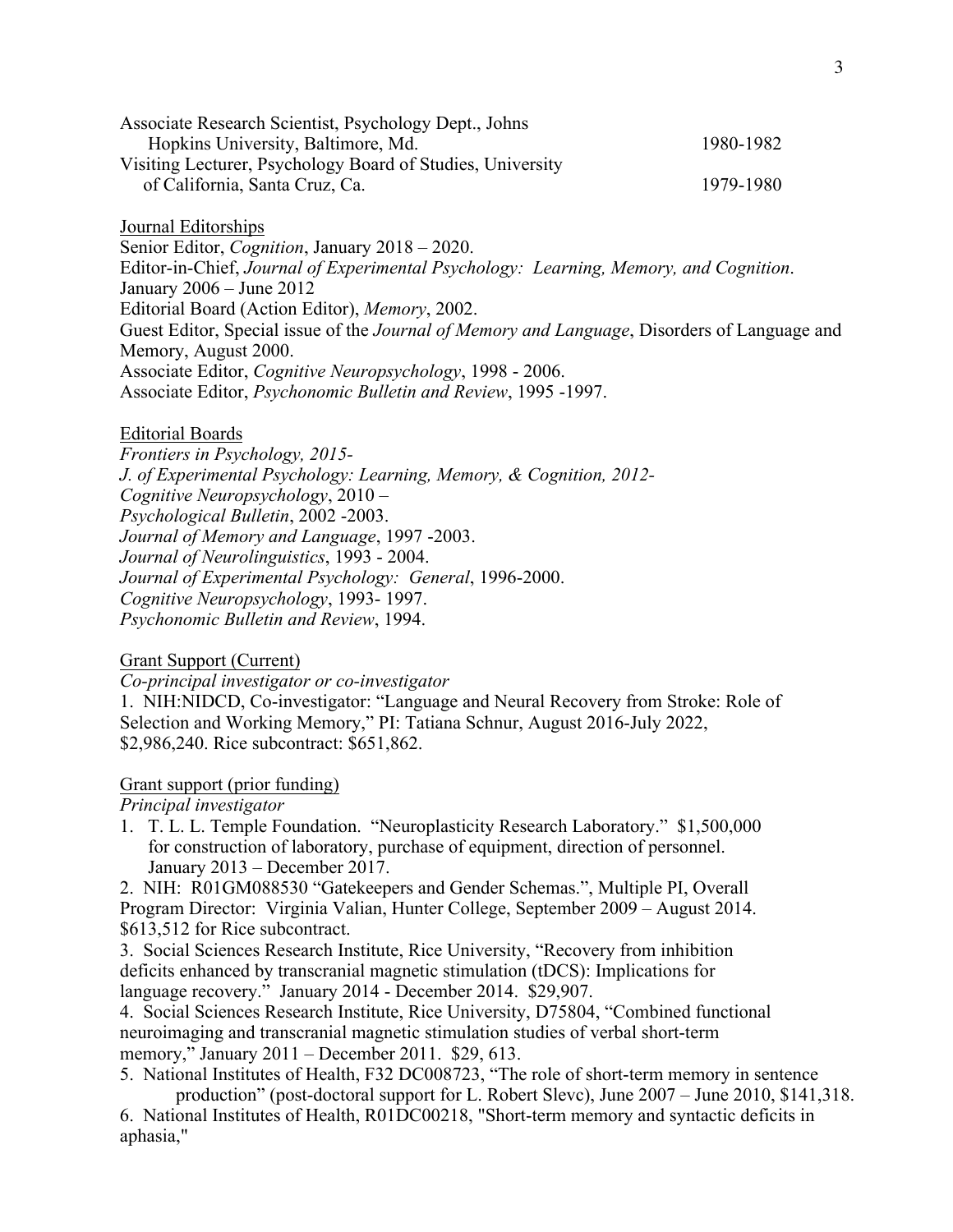April 1984 - March 1987, \$113,961 (originally funded as NS 19652)

- April 1987 March 1990, \$274,224 (funded as DC00218 for 1989-1990).
- April 1990 March 1995, \$487,205

April 1995 - March 2002, \$1,011,948 (Claude Pepper Award)

- April 2002 August 2009, \$1,173,170
- 7. National Institutes of Health, R21DC05496, "Neuroimaging of language production using overt speech in fMRI," April 2002 – March 2006, \$132,340

*Co-Principal Investigator and Co-Investigator* 

- 1. The Institute for Research and Rehabilitation, Houston, TX, Co-PI: "Recovery from Inhibition Deficits Enhanced by Transcranial Direct Current Stimulation (tDCS): Implications for Language Processing." PI: Simon Fischer-Baum, Oct. 2015 – Oct. 2017, \$60,000.
- 2. Co-investigator: "The role of executive control in bilingual language acquisition," *Language Learning* journal, PI: Loan Vuong, Chinese U. of Hong Kong, June 2015- July 2016, \$10,000.
- 3. Co-investigator: "Language and neuroanatomical change during recovery from stroke" Moody Foundation, PI: Tatiana Schnur, Jan 2014 – Dec 2015. \$142,071.
- 4. Co-PI: "Lateralization of Language and Memory by Brain Imaging in Children with Temporal Lobe Epilepsy," Moody Foundation, Jan. 2011 – Dec. 2012. \$254,000 (total). Rice subcontract: \$43,000.
- 5. Co-PI: "Language and neuroanatomical change during recovery from acute stroke". Rice University Faculty Initiatives. PI: Tatiana Schnur, June 2008-June 2012. \$60,630.
- 6. Co-investigator: "Construction of a multimedia database for teaching Neuroscience," NSF, PI: David Lane. Jan. 2000 – June 2001. \$74,931.
- 7. NIH Biomedical Research Support Grant, March 1988, "Recovering from garden paths: a study using gaze duration." \$15,000.

Recent Grants (submitted but not funded)

 Dates: 6/17-5/20, Total Award: \$395,479 1. Increasing Neuroplasticity and Cognitive Learning by Peripheral Neurostimulation National Institutes of Health (Role: Co-PI, Michael Deem, PI)

2. NeuroNex Theory Center: Levels of cognitive performance to neural function National Science Foundation (Role: PI, Michael Deem, Lead PI) Dates: 5/17-4/20, Total Award: \$1,969,288

3. Mathematics of individual differences in cognitive ability and plasticity of learning Keck Foundation (Role: PI, Michael Deem, Lead PI). Dates: 6/17-5/20, Total Award: \$1,000,000

4. Collaborative Research: Understanding Cognitive Performance from Dynamical Analysis of Neural Activation of Content-Specific and Domain General Pathways. NSF: Cognitive Neuroscience. (Role:PI, co-investigators: Deem, Fischer-Baum). Dates: 11/01/17 – 10/30/20. \$558,740.

5. Whole brain vs. task relevant networks: Understanding individual differences in brain and behavior. Rice University, IDEA grant. (Role: PI, Simon Fischer-Buam, Co-Investigators, Martin, Deem, & Vannucci). Dates: 9/1/17 – 8/31/19. \$75,000.

# Teaching experience

 Undergraduate courses: Cognitive neuroscience, psychology of language, introduction to cognitive psychology, perception, introductory statistics, learning and memory, human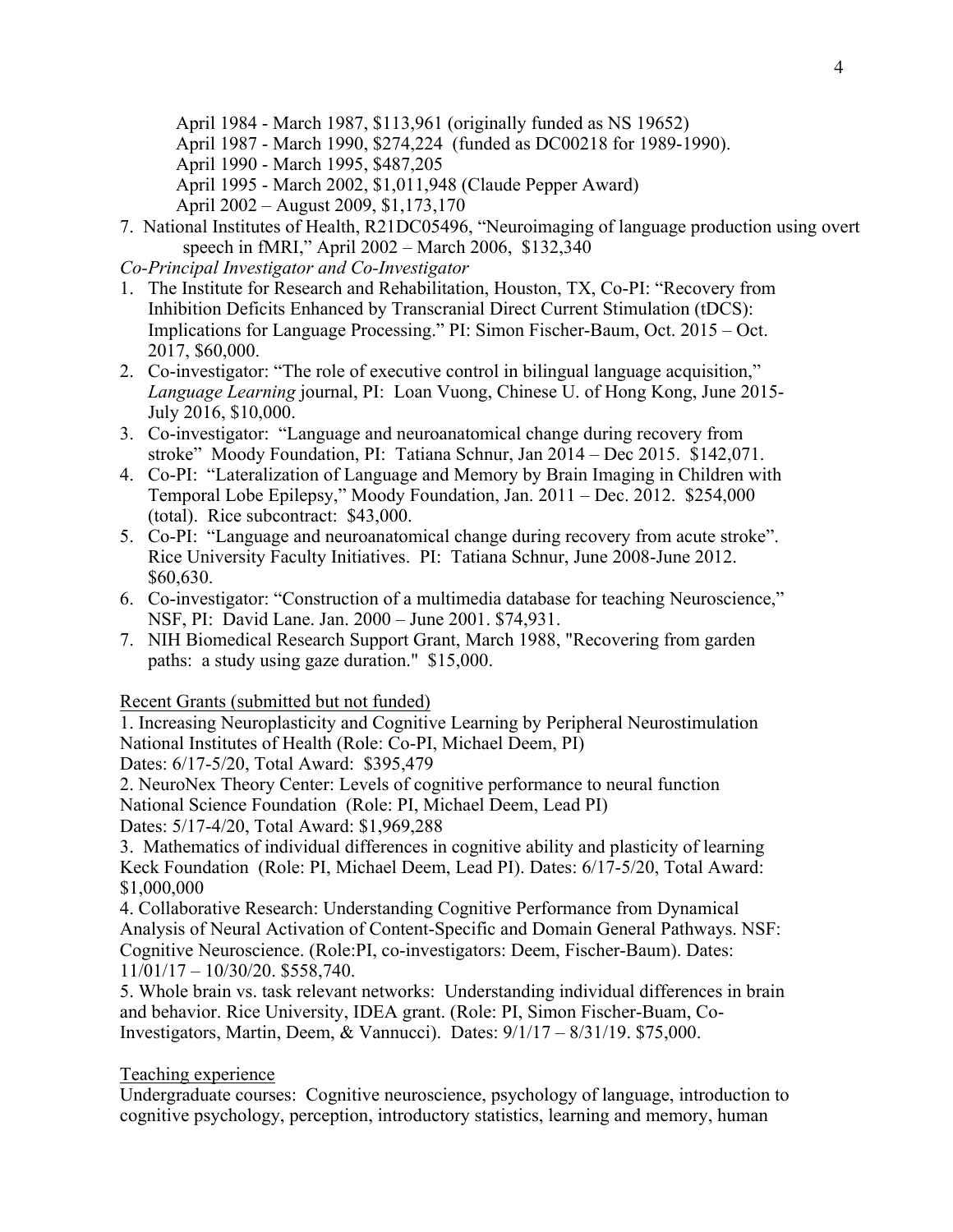experimental psychology, cognitive science senior seminar, neuropsychology of language and memory

Graduate courses: Cognitive neuroscience, cognitive psychology, psycholinguistics, analysis of variance, measurement, multiple regression, multivariate statistics, working memory

 2019- present Graduate Council member (2013 – 2015) University Council, Promotion & Tenure Committee (1996 - 1997) Head of Cognitive and Affective Neuroscience Research Interest Group (2016- ) Member, Graduate Committee (2015- present) Member, Research Enhancement Committee (2016- ) University service Graduate Council member (2021-2022) Ad-Hoc Faculty Senate Grievance Committee member (2020-2021) Mentor in Office of Faculty Development Mentoring Program for Humanities and Social Sciences, Neuroscience Steering Committee (2015-2016) BRC Steering Committee (2014-2015) Social Sciences Advisory Board (2012-2013). Faculty Senate Advisory Panel on Salaries (2011-2013) University Committee on Research (2010-2011) ADVANCE Committee on Climate and Retention (2010-2011) Advisory Panel, Rice University, NSF ADVANCE Institutional Transformation Award (2005 – 2009). Advisory Panel for the Study on the Status of Women Faculty (2002-2004) Neuroscience Program Planning Group (1997 -2010) Research Council (1998-2002) Organizer of Ad Hoc Study Group on the Status of Women Faculty at Rice (2001-2002). Provost Search Committee (1999-2000) Director, Cognitive Sciences Program (1998-2002) Social Science Dean's Search Committee (1995-1996) Institutional Review Board (1995, 1997-1998 ) Director, Cognitive Sciences Program (1993-1996) Self-Study Committee on Research and Scholarship (1993-1994) Graduate Council (Fall 1990, 1991-1993) Committee on Sexual Harassment (1991-1992) Faculty associate of Baker College (Rice U. residential college) (1985-1990) Chair of Salary Equity Committee (1989-1990) Baker College Social Science Advisor (1988-1990) Rice University Press Review Board (1988-1989, 1990-1991) Chair of Salary Task Force for Rice University Commission on Women (1987-88) Departmental service Member, Cognitive, Affective RIG search committee (2021-2022). Head of Aging/Health Search (2017-2018, 2018-2019) Chair of Maurin Fund Committee (1997 – 2000, 2006-present) I/O Faculty Search Committee (2016-2017) Chair, Health Psychology Search Committee (2015-2016) Head of Cognitive Neuroscience RIG (2006-2016) Committee member, Neuroimaging Search Committee (2012) Chair, Memory Search Committee (2011-2012)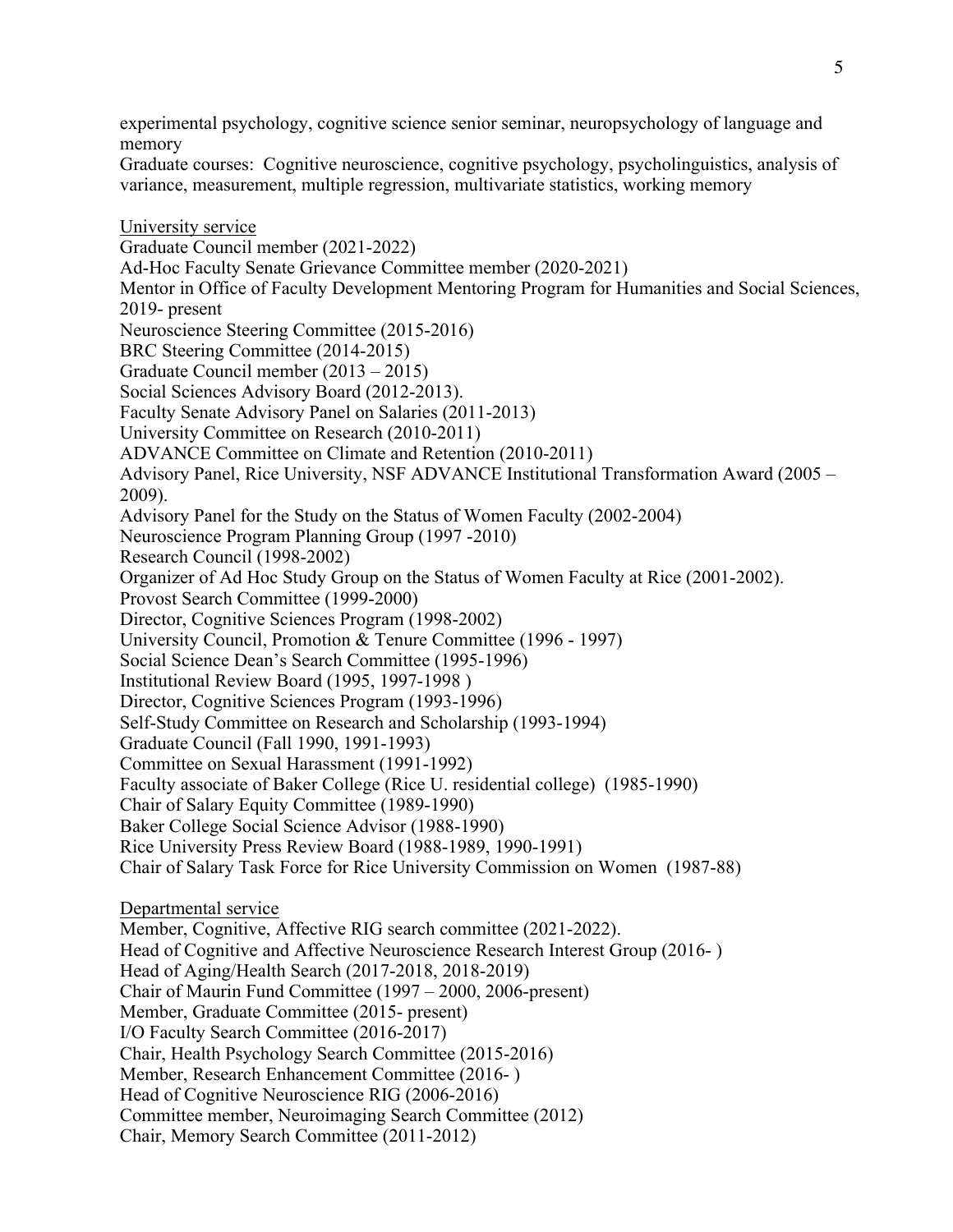Member, Committee to establish joint program in neuroscience with UT (2009 – 2012)

Faculty Steering Committee (2009 – 2012)

Chair, Senior I/O Search Committee, 2004.

Head of Cognitive Group (1999 -2002)

Chair of Graduate Recruiting Committee (2000- 2001)

Cognitive Search Committee (1997, 1998, 1999)

Chair of Subject Pool Committee (1996 - 1997)

Departmental Planning Committee (1996)

Undergraduate Advisor, Cognitive Sciences Program (1988-1990, 1992-1993)

Director of Graduate Studies for Psychology (1991-1993)

Other professional service

- 1. Co-organizer,  $20<sup>th</sup>$  Anniversary Meeting of Women in Cognitive Science annual meeting, November 2020.
- 2. Member of external review committee (Fachbeirat) for the Max Planck Institute for Psycholinguistics, Nijmegen, The Netherlands, November 2019.
- 3. Mentoring committee member, Academy of Aphasia, 2018-2019.
- 4. Chair of Travel and Mentoring Award Committee, Women in Cognitive Science, Nov. 2019
- 5. Editor search committee, *J. of Experimental Psychology: Learning, Memory, & Cognition*, American Psychological Association, 2016-2017.
- 6. Member of external review committee (Fachbeirat) for the Max Planck Institute for Psycholinguistics, Nijmegen, The Netherlands, December 2016.
- 7. External psychology department university reviewer, University at Albany, State University of New York, April 2016
- 8. Ad hoc reviewer, NIH:CSR, Fellowship Review Committee, November 2015, February 2016, March 2017, October 2017.
- 9. Ad hoc reviewer, NIH:DCD, Fellowship Review Committee, October 2015.
- 10. Reviewer, Loan Repayment Program, NIH, 2010, 2013
- 11. Ad hoc reviewer, Special Emphasis Panel (Program Project review), NIH, October 2011 & October 2012.
- 12. Reviewer for Centers of Excellence, Excellence Initiative, Deutsche Forschungsgemeinschaft (DFG), German Research Foundation, Berlin, Germany, December 2010.
- 13. Ad hoc reviewer, Special Emphasis Panel (Program Project Review), NIH, June 2001.
- 14. Ad hoc reviewer, Program Project Grants, NIH Deafness and Communication Disorders Institute, Oct. 1998.
- 15. Special reviewer, Sensory Disorders and Language Study Section, NIH Deafness and Communication Disorders Institute, 1992.
- 16. Member of site visit team, NIH Neurological Disorders Institute: Massachusetts General Hospital and Harvard University Cognitive Neuropsychology Lab, 1992
- 17. Member of special study section, Sensory Disorders and Language, NIH Deafness and Communication Disorders Institute, 1991
- 18. Member of site visit team, NIH Deafness and Communication Disorders Institute: Boston VA Aphasia Research Center, 1990
- 19. Reviewer for special study section for Academic Research Enhancement Award, National Institutes of Health, 1985-1986.
- 20. Ad hoc reviewer for Aphasiology, Brain, Brain and Cognition, Brain and Language, Cerebral Cortex, Cognition, Cognitive Psychology, Cortex, J. of Cognitive Neuroscience, Neuropsychologia, Neuropsychological Rehabilitation, Memory and Cognition, Perception and Psychophysics, Journal of Experimental Psychology: Human Perception and Performance,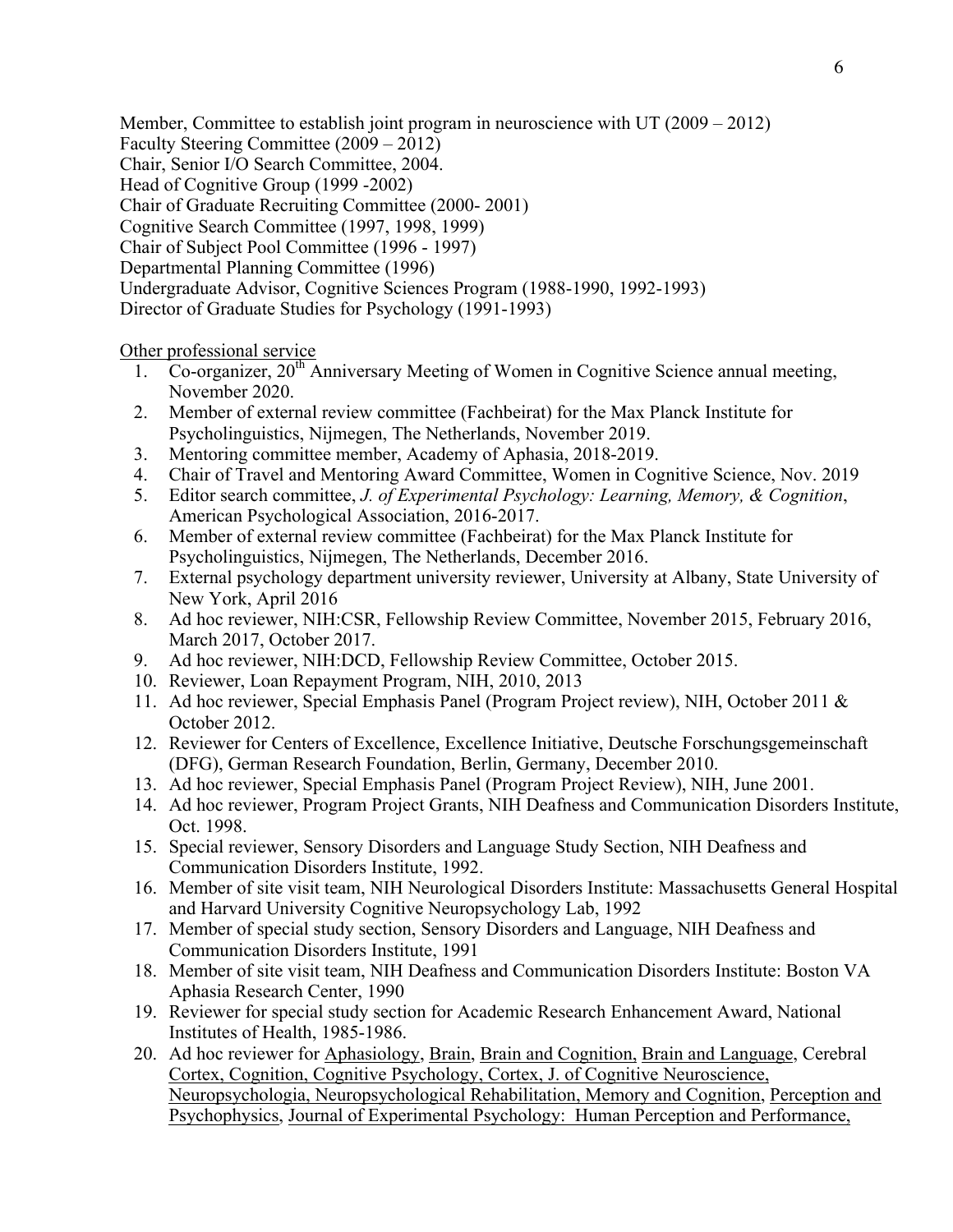Proceedings of the National Academy of Sciences, Psychological Review, PLOS-1, Nature Communications, Journal of Memory and Language.

21. External reviewer for promotion cases: 24 cases since 2009 – 2021.

#### Community Service

- advisory board (2016-2017), Member of Governing Board, 2018- present. External Advisory Board, Houston Aphasia Recovery Center, 2009 – 2017, chair of professional
- Invited talk, "Neuroplasticity of Language and Memory," Friends of Fondren Library Speaker Series, Nov. 2015.
- Science Café, "Neuroplasticity of Language and Memory" October 2015, public lecture at Black Lab Pub.

### Research interests

 long-term learning of new lexical-semantic representations. We have also examined whether language comprehension/production can be related to the basic cognitive control processes of traditional experimental studies with normal subjects. Recent approaches include multivariate My major research interests are in the psychology and neuropsychology of language. One interest, which I have been pursuing for many years, is the nature of verbal short-term memory and its role in language comprehension and production and in long-term learning. The basic premise being investigated is that there are separable phonological and semantic contributions to short-term memory which play differing roles in sentence comprehension and production. With regard to long-term learning, it is hypothesized that the short-term retention of phonological information is necessary for the development of a long-term memory representation for new phonological forms (i.e., new words) whereas the short-term retention of semantic information is necessary for the inhibition, set-shifting and updating. A recent direction has been examining the relation of working memory and executive function to narrative language production from the acute stage of stroke to one-year post-stroke, examining behavioral and neural changes during recovery. These issues are being addressed by studying brain-damaged patients with language deficits and by more fMRI and multivariate lesion symptom mapping studies of working memory and sentence comprehension and production.

A secondary area of interest has been differences in the content of letters of recommendation for women vs. men and how those differences affect evaluation of applicants for academic positions.

### Dissertations supervised:

Jensen, C. R. (1987). Phonological, graphemic, and semantic interference in immediate visual word recognition. Rice University.

Feher, E. P. (1987). An examination of short-term memory deficits in non-fluent aphasia. University of Houston.

Jonsdottir, M. K. (1990). Semantic deficits in aphasia: Superordinate and basic level knowledge. University of Houston.

Breedin, S. D. (1991). Verb argument structure and its disruption in aphasia. Rice University. Shelton, J. R. (1993). Semantic priming of lexical and conceptual representations: Manipulating depth of processing of the prime. Rice University.

Bartha, M. (1997). One lump or two? Orthographic representations in reading and spelling. Rice University.

 Damian, M. (1998). Semantic and phonological factors in speech production: Evidence form picture-word interference experiments. Rice University. Winner of Rice University Gardner Award for the best dissertation in the Humanities and Social Sciences, 1998.

Hanten, G. (1999). Contributions of phonological and semantic short-term memory to sentence comprehension in normal and head-injured children.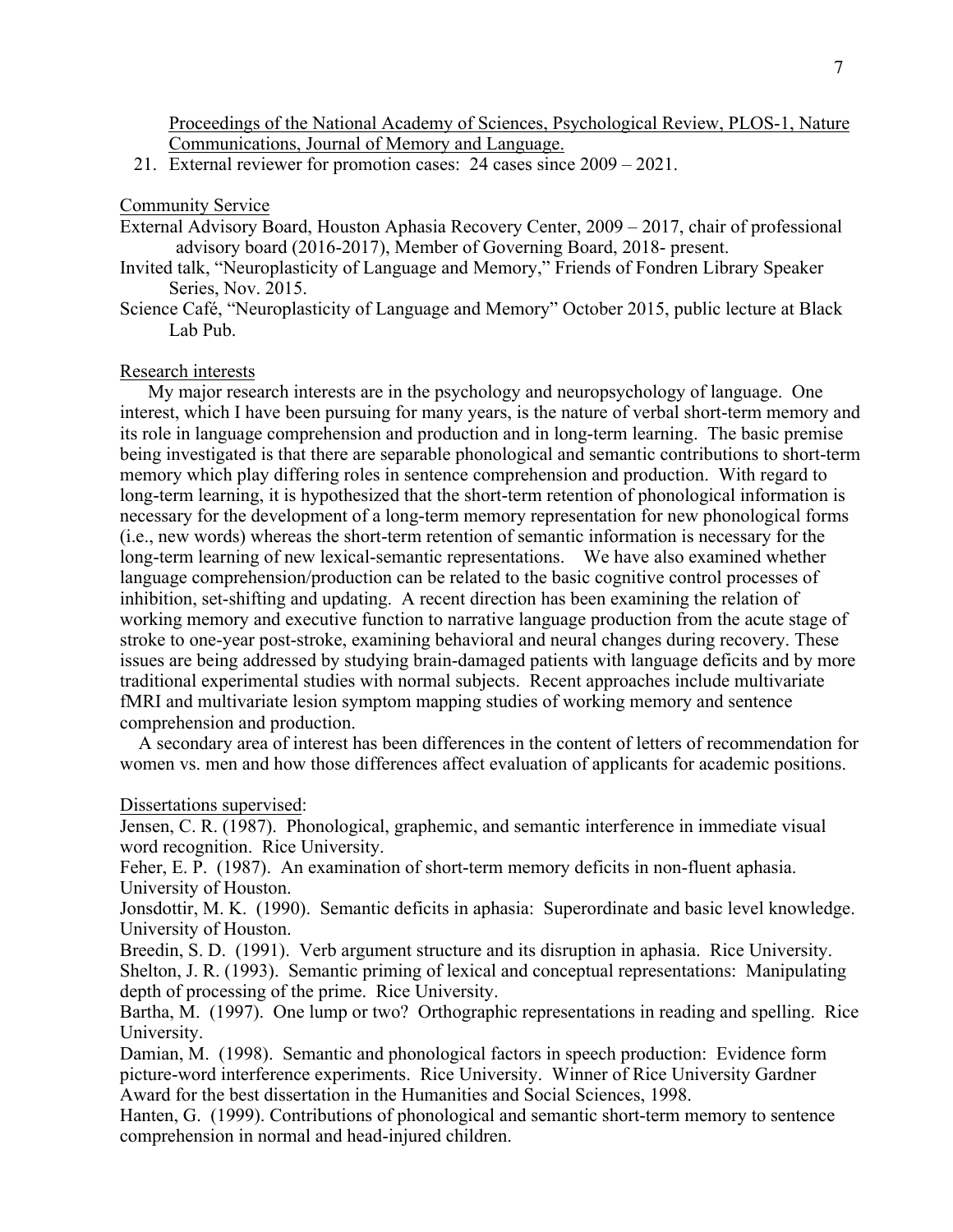Freedman, M. (2001). Effects of short-term memory deficits on speech planning and production. Wu, D. (2002). Separate short-term memory buffers for input and output phonology.

Hamilton, C. (2005). Semantic short-term memory and resolution of interference: Patient, ERP and fMRI data.

Beigler, K. (2006). Competition and inhibition in lexical retrieval: Are common mechanisms used in language and memory tasks?

Crowther, J. (2008). Mechanisms of lexical access and planning in speech production.

Vuong, L. (2010). Executive control and garden path recovery. Winner of Rice

University Gardner Award for the best dissertation in the Social Sciences 2010.

 A multi-methodological approach. Winner of Rice University Gardner Award for the best dissertation in the Social Sciences 2013. Allen, C. (2012). Inhibitory control mechanisms and their role in task switching:

Glaser, Y. (2012). The Mechanisms of proactive interference and their relationship with working memory.

Tan, Y. (2015). The role of working memory in interference resolution during Chinese sentence comprehension: Evidence from event-related potentials (ERPs). Winner of Lodieska Stockbridge Vaughn Fellowship, Rice University.

Dial, Heather (2016). Sublexical, lexical and phonological short-term memory

processes: Evaluating models of speech perception and short-term memory.

Yan, Hao (2017). Sentence processing in aphasic speakers with short-term memory deficits: Interactions between structural and lexical processing.

 Social Sciences 2019. Yue, Qiuhai (2018). Evaluating the buffer vs. embedded processes accounts of verbal short-term memory by using multivariate neuroimaging and brain stimulation approaches. Winner of Rice University Gardner Award for the best dissertation in the

 representations in word processing? Master's theses supervised: Chapman, C. (2019). How do word frequency and semantic diversity affect selection of

Master's theses supervised:

Jensen, C. R. (1985). Phonemic priming in the lexical decision task: Evidence for graphemic dependence. Rice University.

Breedin, S. D. (1988). A comparison of speech and nonspeech discrimination: Implications for theories of speech perception. Rice University.

Yaffee, L. S. (1990). Aphasic patients' comprehension and production: A comparison of function words and content words. Rice University.

Shelton, J. R. (1990). Can semantic knowledge organization be revealed through automatic semantic priming? Rice University.

Bartha, M. (1992). Semantic vs. associative interference effects in scanning of short-term memory. Rice University.

Shernoff, E. (1994). Investigation of the semantic component of short-term memory in sentence comprehension. Rice University.

Damian, M. (1996). Effects of association and semantic relatedness under super- and subliminal conditions in the lexical decision task.

 Katz, M. (1998). The contributions of semantic and phonological representations in verbal recall: Hanten, G. (1997). A developmental phonological short-term memory deficit: A case study. Freedman, M. (1998). Short-term memory deficits and long-term learning: Beyond phonology. A study using sentence repetition.

He, T. (2001). The role of phonological short-term retention in new vocabulary acquisition. Park, N. (2002). Semantic and phonological representations in immediate sentence repetition.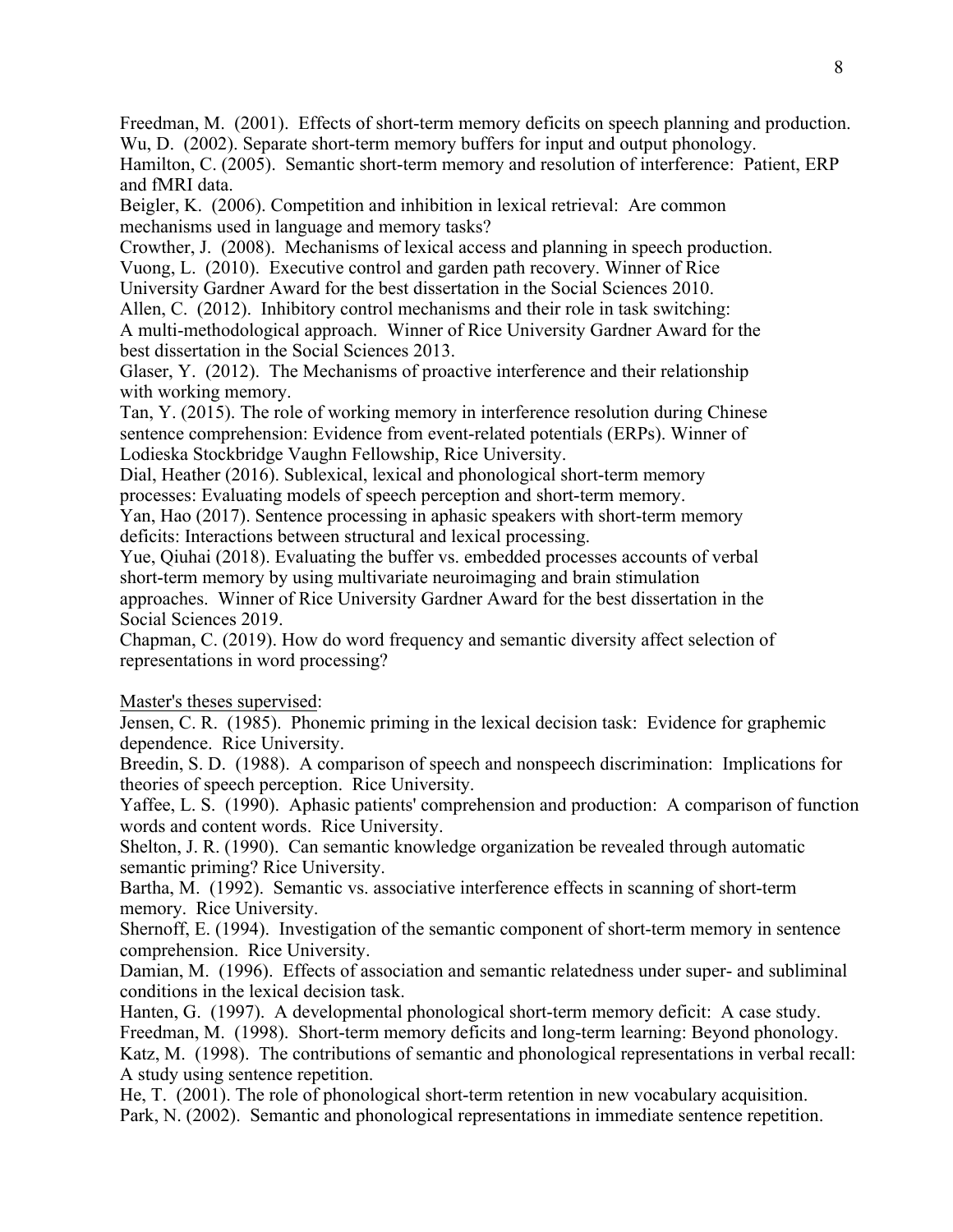Biegler, K. (2004). An investigation of semantic and associative relatedness and semantic short-term memory in speech production.

Cheng, Y. (2004). Selection versus association strength and the role of the left inferior prefrontal cortex in the retrieval of semantic and phonological information.

Hamilton, A. C. (2004). Proactive interference in semantic and phonological short-term memory deficits.

Crowther, J. (2006). Inhibition vs. over-activation in word selection: Evidence from aphasia.

Hong, A. (2007). Semantic priming effects in a patient with semantic STM deficits.

Vuong, L. (2009). The role of inhibitory control in garden path recovery.

 task switching performance. Winner of Laughery Award for best master's thesis in the Allen, C. (2010). Task switching and short-term retention: The role of memory load in psychology department, 2010.

Tan, Yingying (2011). Semantic and syntactic interference in sentence comprehension and their relationship to working memory capacity. Winner of Laughery Award for best master's thesis in the psychology department, 2012.

Hassan, Azli. (2012). Testing the semantic control hypothesis for stroke aphasics with semantic deficits.

Dial, Heather (2013). Separating Semantic and Phonological Short-Term Memory in Aphasic Patients Using a Novel Concurrent Probe Paradigm

Chapman, Curtiss (2016). Rethinking the Behavioral Patterns that Dissociate Semantic Dementia and Comprehension-Impaired Stroke Aphasia. Winner of Laughery Award for the best master's thesis in psychology, 2017.

Horne, Autumn (2021). Investigating the relation between phonological working memory and speech production.

Zahn, Rachel (2021). The role of phonological working memory in narrative production: Evidence from chronic aphasia.

Post-doctoral fellows supervised:

Cristina Romani, Ph.D., Johns Hopkins U. (Reader, Aston University, Birmingham, U.K.) Mary Lesch, Ph.D., U. of Massachusetts, Amherst. (Cognitive Scientist/Human Factors Specialist, Liberty Mutual Research Institute)

Michelle Miller, Ph.D., UCLA. (Professor, Northern Arizona U.)

Hoang Vu, Ph.D., U. of Kansas (Professor, St. Mary's University, Oakland, CA)

Mary Newsome, Ph.D. Princeton U. (Associate Professor, Baylor College of Medicine) Lesley Inglis, Ph.D. Macquarie U.

Chin-Lung Yang, Ph.D. U. of North Carolina, Chapel Hill (Assistant Professor, City University of Hong Kong)

Fero Kuminiak, Ph.D. Johns Hopkins University

Rachel Hull, Ph.D. Texas A & M University (Texas A & M University)

Linda Mortensen, Ph.D. University of Birmingham, England (University of Denmark)

Robert Slevc, Ph.D. University of California, San Diego (Associate Professor, University of Maryland).

A. Cris Hamilton, Ph. D. Rice University (Texas Higher Education Coordinating Board).

Aurora Ramos, Ph.D. U. of Houston. (Assistant Professor, Coastal College of Georgia).

Junhua Ding, Ph.D. Beijing Normal University (co-advised with Tatiana Schnur, Baylor College of Medicine).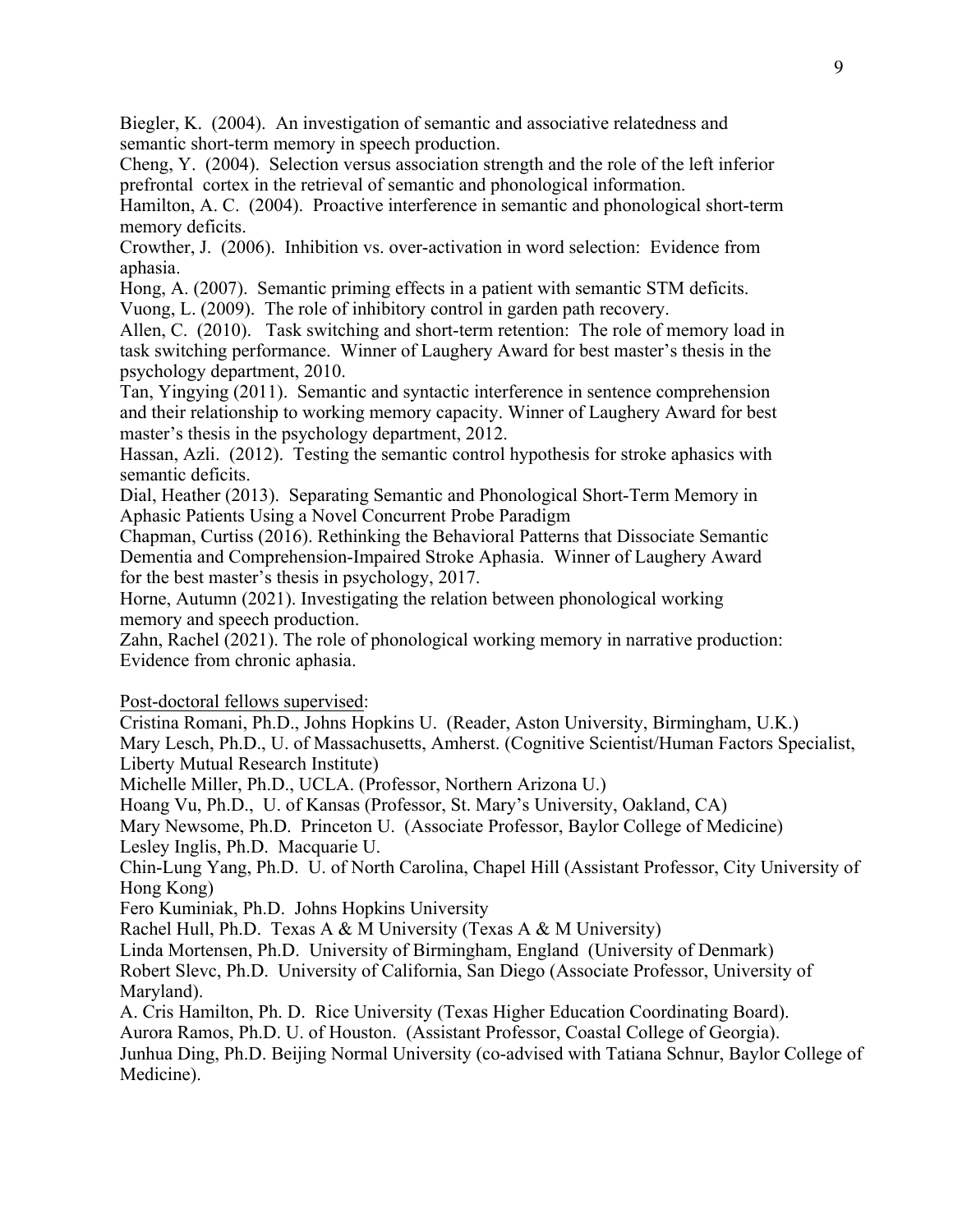Publications

- Yue, Q., & Martin, R. C. (In press.) Components of language processing and their longterm and working memory storage in the brain. In G. Miceli, P. Bartolomeo, & V. Navarro (Eds.), *Handbook of Clinical Neurology Series: The temporal lobe*. Elsevier.
- Zahn, R., Horne, A., & Martin, R. C. (In press). The role of working memory in language comprehension and production. In J. Schwieter  $\&$  E. Wen (Eds.), The *Cambridge handbook of working memory and language*. Cambridge, UK: Cambridge U. Press.
- Chapman, C., & Martin, R. C. (2022). Effects of word frequency and semantic diversity on single word processing. *Journal of Experimental Psychology: General.*  Advance online publication. <https://doi.org/10.1037/xge0001123>
- from interactive activation models of word reading. *Proceedings of the Annual*  Chen, X., Martin, R. C., & Fischer-Baum, S. (2021). Challenges in using representational similarity analysis to infer cognitive processes: A demonstration *Meeting of the Cognitive Science Society*. 43 (43).
- Purcell, J., Rapp, B., & Martin, R. C. (2021). Distinct neural substrates support orthographic and phonological working memory: Implications for theories of working memory. *Frontiers in Neurology*, *12*, 12:681141. doi: 10.3389/fneur.2021.681141
- Martin, R. C., Purcell, J., & Rapp, B. (2021). Domain-specific working memory: Perspectives from cognitive neuropsychology. In R.H. Logie, V. Camos, and N. Cowan (Eds.), *Working Memory: State of the Science*. Oxford, UK: Oxford University Press.
- Martin, R. C. (2021). The critical role of semantic working memory in language processing. *Current Directions in Psychological Science*, *30*, 283-291.
- Martin, R. C., Ding, J., Hamilton, C., & Schnur, T. (2021). Working memory capacities neurally dissociate. *Cerebral Cortex Communications*, *2*, 1-13.
- Yue, Q., & Martin, R. C. (2021). Maintaining verbal short-term memory representations in non-perceptual parietal regions. *Cortex*, *138*, 72-89.
- study. *Brain and Language*, 104838 Ramos Nunez, A. I., Yue, Q., Pasalar, S., & Martin, R. C. (2020). The role of the left vs. right superior temporal gyrus in speech perception: An fmri-guided TMS
- Ding, J., Martin, R. C., Hamilton, A. C., & Schnur, T. T. (2020). Dissociation between frontal and temporal-parietal contributions to connected speech in acute stroke. *Brain, 143,* 862-868.
- Chapman, C., Hasan, O., Schulz, P. E., & Martin, R. C. (2020). Evaluating the distinction between semantic knowledge and semantic access: Evidence from semantic dementia and comprehension-impaired stroke aphasia. *Psychonomic Bulletin & Review, 27,* 607-639.
- Dial, H., McMurray, B. & Martin, R. C. (2019). Lexical processing depends on sublexical processing: Evidence from the visual world paradigm and aphasia. *Attention, Perception, & Psychophysics, 81,* 1047-1064.
- Martin, R. C. (2019). Semantic short-term memory and its role in sentence processing and long-term memory: Evidence from cases AB and ML. In S. E. MacPherson & G. Della Sala (Eds.), *Cases of amnesia*, pp. 292-314. New York: Routledge.
- Martin, R. C., Schnur, T.T. (2019). Independent contributions of semantic and phonological working memory to spontaneous speech in acute stroke. *Cortex, 112*, 58-68*.* doi: 10.1016/j.cortex.2018.11.017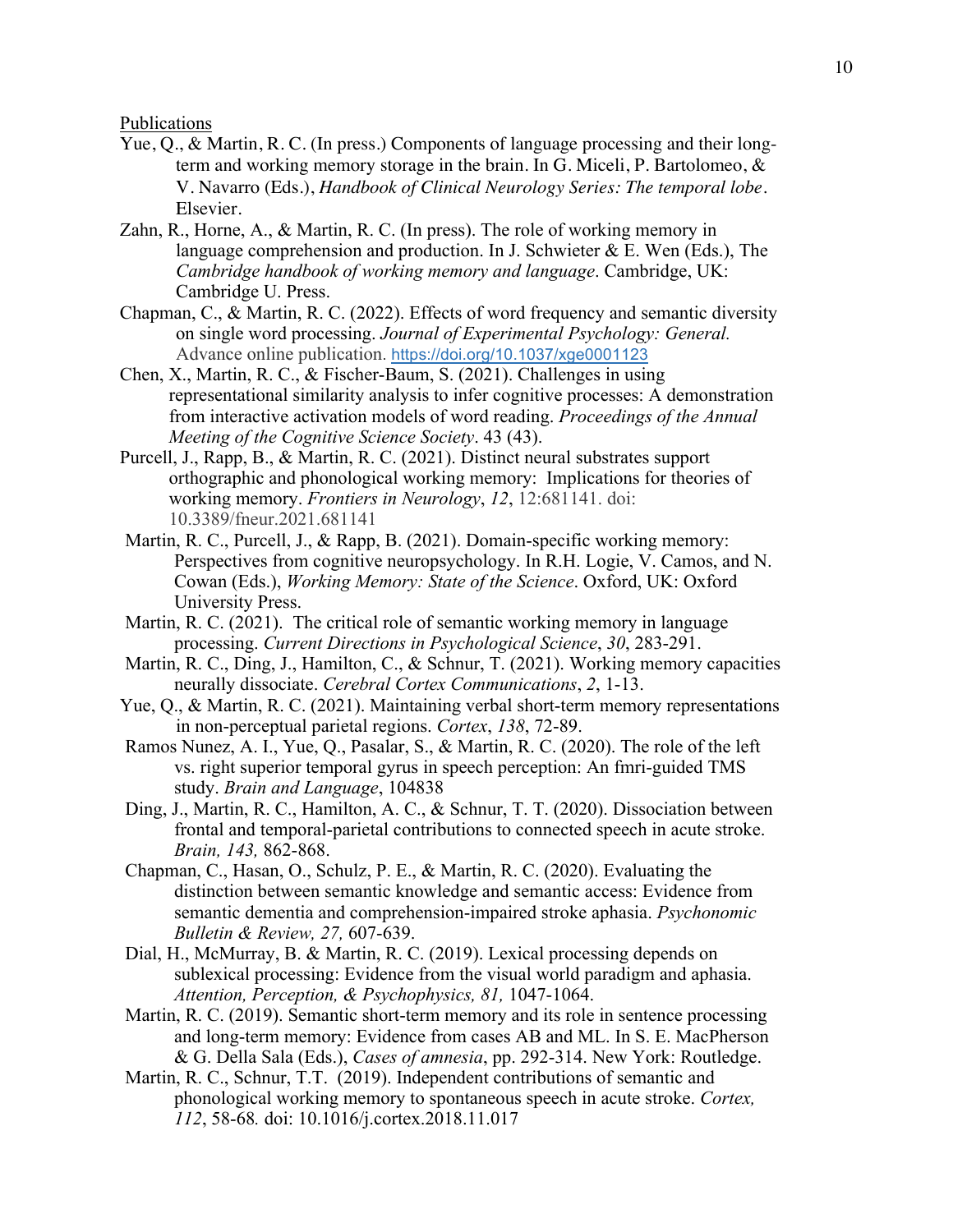- Madera, J.M., Hebl, M.R., Dial, H., Martin, R., Valian, V. (2019). Raising doubt in letters of recommendation for academia: Gender differences and their impact. *Journal of Business and Psychology, 34*,1-17. [https://doi.org/10.1007/s10869-](https://doi.org/10.1007/s10869) 018-9541-1
- Yan, H., Martin, R. C., & Slevc, L. R. (2018). Lexical overlap increases syntactic priming in aphasia independently of short-term memory abilities: Evidence against the explicit memory account of the lexical boost. *J. of Neurolinguistics, 48,* 76-89. doi: 10.1016/j.jneuroling.2017.12.005
- Martin, R.C., & Beier, M.E. (2018). Understanding cognition from individual variation: Current state and future directions. *Journal of applied research in memory and cognition*,7, 504- 509.
- Yue, Q., Martin, R. C., Hamilton, A. C., Rose, N. S. (2018). Non-perceptual regions in the left inferior parietal lobe support phonological short-term memory: Evidence for a buffer account? *Cerebral Cortex*, 1-16. doi: 10.1093/cercor/bhy037
- Tan, Y, & Martin, R. C. (2018). Verbal short-term memory capacities and executive function in semantic and syntactic interference resolution during sentence comprehension: Evidence from aphasia. *Neuropsychologia*, *113*, 111-125. doi: 10.1016/j.neuropsychologia.2018.03.001
- Yue, Q., Martin, R. C., Fischer-Baum, S., Ramos-Nunez, A.I., Ye, F., Deem, M. (2017). Brain modularity mediates the relation between task complexity and performance. *Journal of Cognitive Neuroscience*, *29*, 1532–1546, doi: 10.1162/jocn\_a\_01142
- *Neuroscience, 11,* 420. doi: 10.3389/fnhum.2017.00420 Ramos-Nunez, A. I., Fischer-Baum, S., Martin, R. C., Yue, Q., Ye, F., & Deem, M. (2017). Static and dynamic measures of brain connectivity predict complementary aspects of human cognitive performance. *Frontiers in Human*
- *Neuropsychologia, 96,* 192-212. doi: 10.1016/j.neuropsychologia.2017.01.009 Dial, H., & Martin, R. C. (2017). Evaluating the relationship between sublexical and lexical processing in speech perception: Evidence from aphasia.
- Tan, Y., Martin, R. C., Van Dyke, J. A. (2017). Semantic and syntactic interference in sentence comprehension: A comparison of working memory models. *Frontiers in Psychology*. 8:198, doi: 10.3389/fpsyg.2017.00198
- *Neuroscience and Behavioral Psychology Reviews*. (Elsevier). doi: Martin, R. C., Tan, Y., Newsome, M., Vu, H. (2017). Language and lexical processing. 10.1016/B978-0-12-809324-5.03078-9
- memory processes. *Journal of Cognitive Psychology*, *28*, 773-790. doi: Slevc, R. & Martin, R. C. (2016). Syntactic agreement attraction reflects working 10.1080/20445911.2016.1202252
- *Experimental Psychology*, *69*, 2431-2451. doi: 10.1080/17470218.2015.1121282 Pettigrew, C. A., & Martin, R. C. (2016). The role of working memory capacity and interference resolution mechanisms in task switching. *Quarterly Journal of*
- and Cognition, 41, 1806-1820. doi: 10.1037/a0039363 Shao, Z., Roelofs, A., Martin, R. C., & Meyer, A. S. (2015). Selective inhibition and naming performance in semantic blocking, picture-word interference, and colorword Stroop tasks. *Journal of Experimental Psychology: Learning, Memory,*
- sentence comprehension. *Cognitive Neuropsychology*, *32*, 243-465. doi: Vuong, L., & Martin, R. C. (2015). The role of LIFG based executive control in 10.1080/02643294.2015.1057558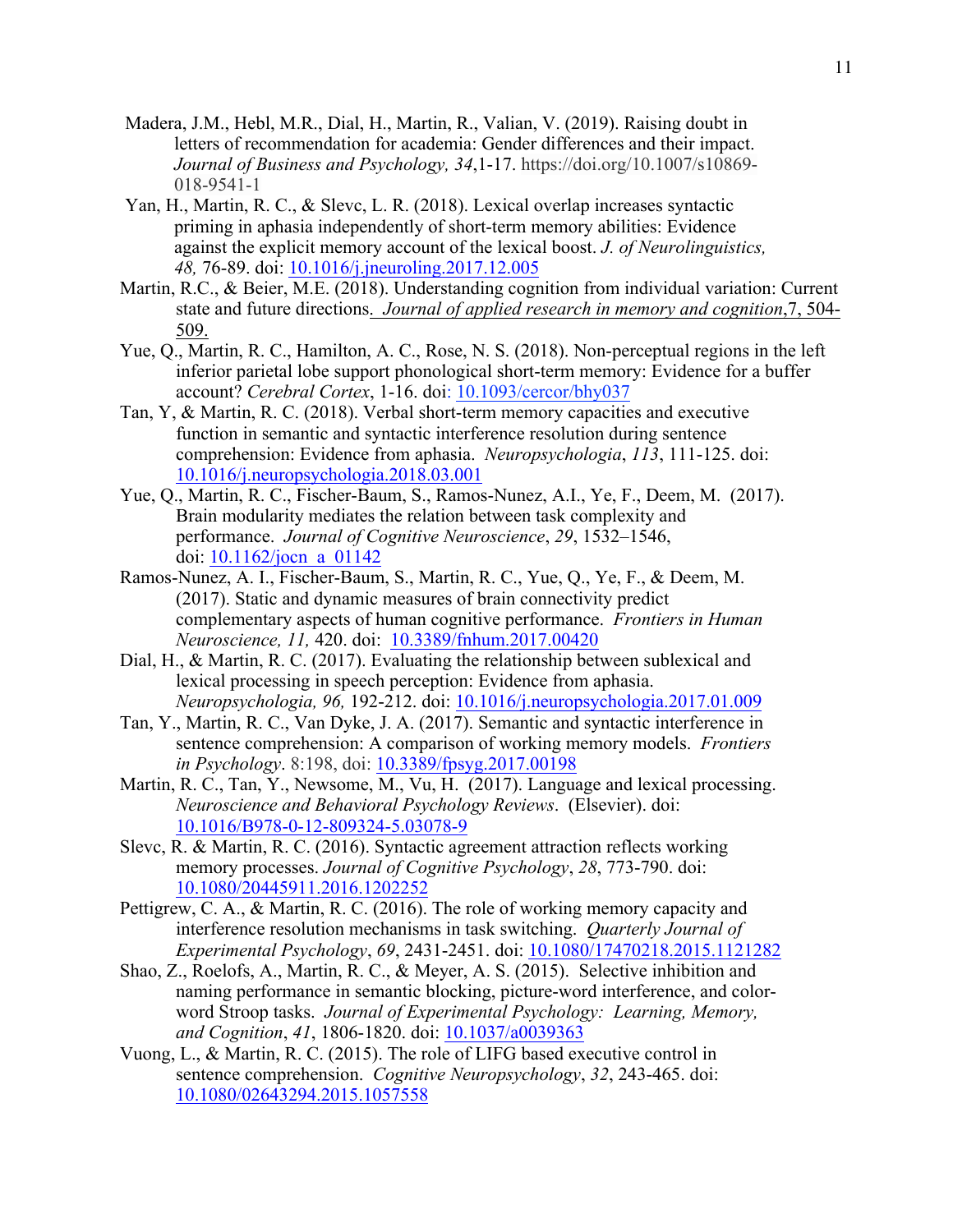- Martin, R.C., & Tan, Y. (2015). Sentence comprehension deficits: Independence and interaction of syntax, semantics, and working memory. In Hillis, A. T. (Ed.), *Handbook of Adult Language Disorders*. New York: Psychology Press.
- sentence production. *Acta Psychologica*, *152*, 120-132. doi: Martin, R. C., Yan, H., Schnur, T. T. (2014). Working memory and planning during 10.1016/j.actpsy.2014.08.006
- *Human Neuroscience*, 8: article 9. doi: 10.3389/fnhum.2014.00009 Crowther, J. E., & Martin, R. C. (2014). Lexical selection in the semantically blocked cyclic naming task: The role of cognitive control and learning. *Frontiers in*
- Pettigrew, C. A., & Martin, R. C.  $(2014)$ . Cognitive declines in healthy aging: *Aging*, I, 187-204. doi:  $\frac{10.1037}{a0036085}$ Evidence from multiple aspects of interference resolution. *Psychology and*
- Martin, R. C., & Slevc, L. R. (2014). Language production and working memory. In M. Goldrick, V. Ferreira, and M. Miozzo. *Handbook of Language Production*. New York: Oxford University Press.
- *Cognitive Processes, 29,* 312-325. doi: 10.1080/01690965.2013.836231 Vuong, L. C., & Martin, R. C. (2014). Domain-specific executive control and the revision of misinterpretations in sentence comprehension. *Language and*
- *Brain and Language*, *126*, 314-326. doi: 10.1016/j.bandl.2013.06.006 Glaser, Y. G., Martin, R. C., Van Dyke, J. A., Hamilton, A. C., & Tan, Y. (2013). Neural basis of semantic and syntactic interference in sentence comprehension.
- *Psychology*, 231-247. doi: 10.1080/20445911.2013.769953 Rummer, R., Schweppe, J., & Martin, R. C. (2013). Two modality effects in verbal short-term memory: Evidence from sentence recall. *Journal of Cognitive*
- 1825-183. doi: 10.1016/j.neuroimage.2012.05.034 Baum, S., Martin, R. C., Hamilton, A. C., & Beauchamp, M. S. (2012). Multisensory speech perception without the left superior temporal sulcus. *Neuroimage*, *62,*
- Schnur, T. T., & Martin, R. C. (2012). Semantic picture-word interference is a post- perceptual effect. *Psychonomic Bulletin and Review*, *19*, 301-308*.* doi: 10.3758/s13423-011-0190-x
- 428-461. doi: 10.1080/02687038.2011.617436 Allen, C. M., Martin, R. C., & Martin, N. (2012). Relations between short-term memory deficits, semantic processing and executive function. *Aphasiology*, *26*,
- **Psychological Association.** Martin, R.C. & Allen, C. (2012). Case studies in neuropsychology. In H. Cooper (Ed.), *Handbook of Research Methods in Psychology*. Washington, D. C.: American
- Martin, R. C., & Slevc, L. R. (2012). Memory disorders and impaired language and communication. In R. K. Peach & L. P. Shapiro (Eds.), *Cognition and Communication: A process-oriented approach*. Maryland Heights, MO: Elsevier.
- neuropsychological evidence. *Cognitive Neuropsychology*, *8*, 521-545. doi: Schweppe, J., Rummer, R., Bormann, T., & Martin, R. C. (2011). Semantic and phonological information in sentence recall: Converging psycholinguistic and 10.1080/02643294.2012.689759
- *Neuropsychology*, *27*, 614-635. doi: 10.1080/02643294.2011.609541 Hamilton, A. C., & Martin, R. C. (2011). Inferring semantic organization from refractory access dysphasia: Further replication in the domains of geography and proper nouns but not concrete and abstract concepts. *Cognitive*
- Slevc, L. R., Martin, R. C., Hamilton, A. C., & Joanisse, M. F. (2011). Speech perception, rapid temporal processing, and the left hemisphere: A case study of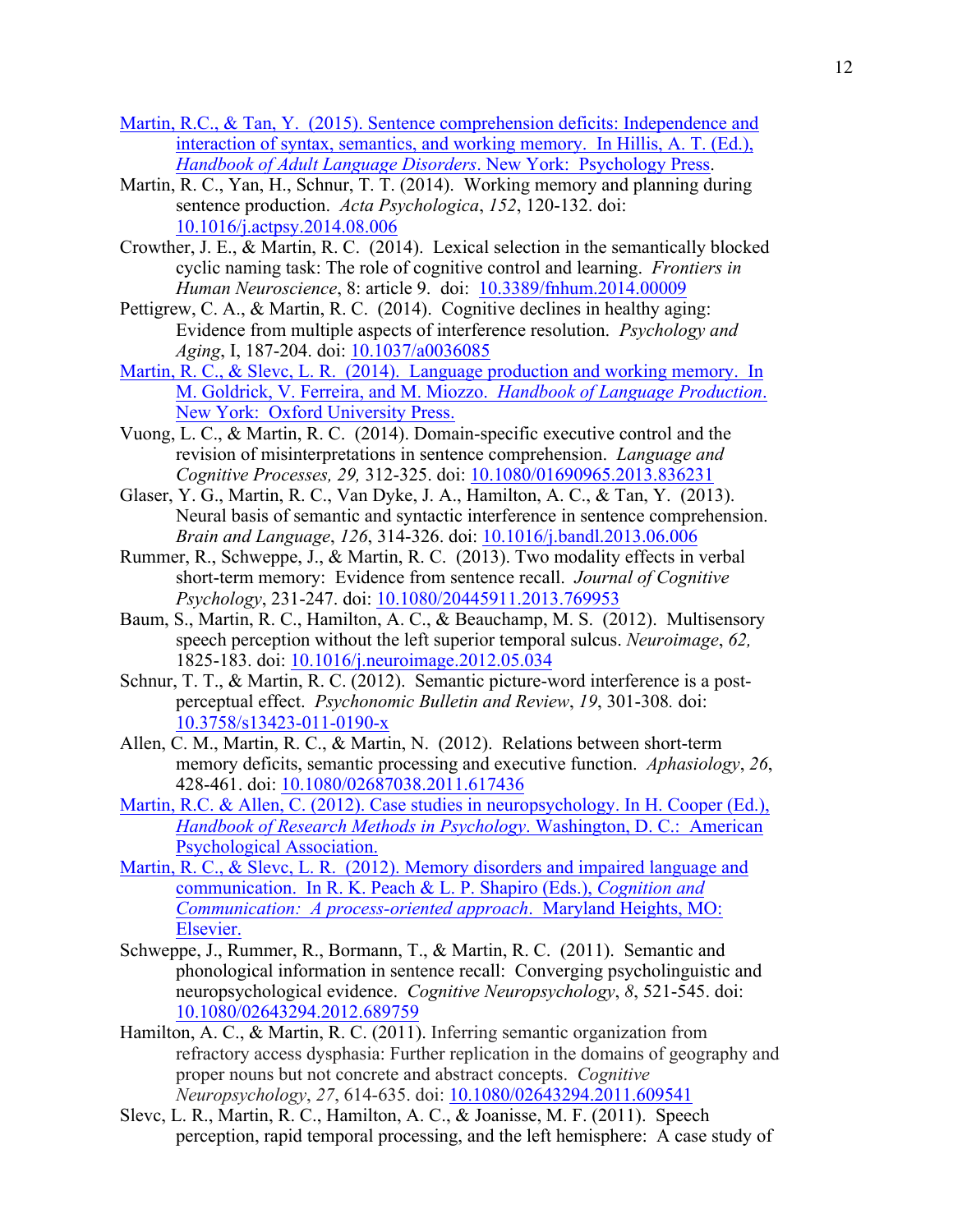unilateral pure word deafness. *Neuropsychologia*, *49*, 216-230. doi: 10.1016/j.neuropsychologia.2010.11.009

- of lexical ambiguities in sentence context. *Brain and Language*, *116*, 22-32. doi: 10.1016%2Fj.bandl.2010.09.012 Vuong, L. C., & Martin, R. C. (2011). LIFG-based attentional control and the resolution
- scope. *Cognition*, *116*, 177-192. doi: 10.1016/j.cognition.2010.04.010 Martin, R. C., Crowther, J. E., Knight, M., Tamborello, F. P., & Yang, C.-L. (2010). Planning in sentence production: Evidence for the phrase as a default planning
- 704. doi: 10.1080/02643291003665688 Hamilton, A. C., Martin, R. C., & Burton, P. (2009). Converging functional magnetic resonance imaging evidence for a role of the left inferior frontal lobe in semantic retention during language comprehension. *Cognitive Neuropsychology*, *26*, 685-
- 94, 1591-1599. doi: 10.1037/a0016539 Madera, J., Hebl, M., & Martin, R. C. (2009). Gender and letters of recommendation for academia: Agentic and communal differences. *Journal of Applied Psychology*,
- Rummer, R., Schweppe, J., &Martin, R. C. (2009). A modality congruency effect in verbal false recall. *European Journal of Cognitive Psychology*, *21*, 473-483. doi: 10.1080/09541440802188255
- 493-527. doi: 10.1080/02643290701862316 Biegler, K. A., Crowther, J. E., & Martin, R. C. (2008). Consequences of an inhibition deficit for word production and comprehension. *Cognitive Neuropsychology*, 25,
- language processing. *Seminars in Speech and Language, 29*, 201-210. doi: Martin, R. C., & Allen, C. M. (2008). A disorder of executive function and its role in 10.1055/s-0028-1082884
- *Neuropsychology*, *22*, 508-522. doi: 10.1037/0894-4105.22.4.508 Hull, R., Martin, R. C., Beier, M. E., Lane, D. M., & Hamilton, A. C. (2008). Executive function in older adults: A structural equation modeling approach.
- Romani, C., Olson, A., McAlpine, S., & Martin, R. C. (2008). Concreteness effects in *Journal of Experimental Psychology*, *61*, 292-323. doi: immediate serial recall: Evidence for a semantic component of STM. *Quarterly*  10.1080/2F17470210601147747
- 425-439). Oxford, U.K.: Oxford University Press. doi: Martin, R. C., Vuong, L. C., & Crowther, J. E. (2007). Sentence-level deficits in aphasia. In M. G. Gaskell (Ed.), *The Oxford Handbook of Psycholinguistics* (pp. 10.1093/oxfordhb/9780198568971.013.0025
- MacLeod (Eds.), *Inhibition in cognition* (pp. 239-257). Washington, D. C.: American Psychological Association. doi:  $\underline{10.1037/11587-012}$ American Psychological Association. doi: 10.1037/11587-012 Hamilton, A. C. & Martin, R. C. (2007). Semantic short-term memory deficits and resolution of interference: A case for inhibition? In D. S. Gorfein & C. M.
- Martin, R. C. & Biegler, K. (2007). Competition and inhibition in word retrieval: Implications for language and memory tasks. In J. Nairne (Ed.), *The foundations of remembering: Essays in honor of Henry L. Roediger, III* (pp. 259-280). New York: Psychology Press.
- Martin, R. C. (2007). Semantic short-term memory, language processing, and inhibition. In A. S. Meyer, L. R. Wheeldon, and A. Knott (Eds.), *Automaticity and control in language processing* (pp. 161-191). Hove: Psychology Press.
- Martin, R. C., & Hull, R. (2007). The case study perspective on psychological research. In R. Sternberg, R. Roediger, & D. Halpern (Eds.), *Critical Thinking in Psychology* (pp. 90-109). New York: Cambridge University Press.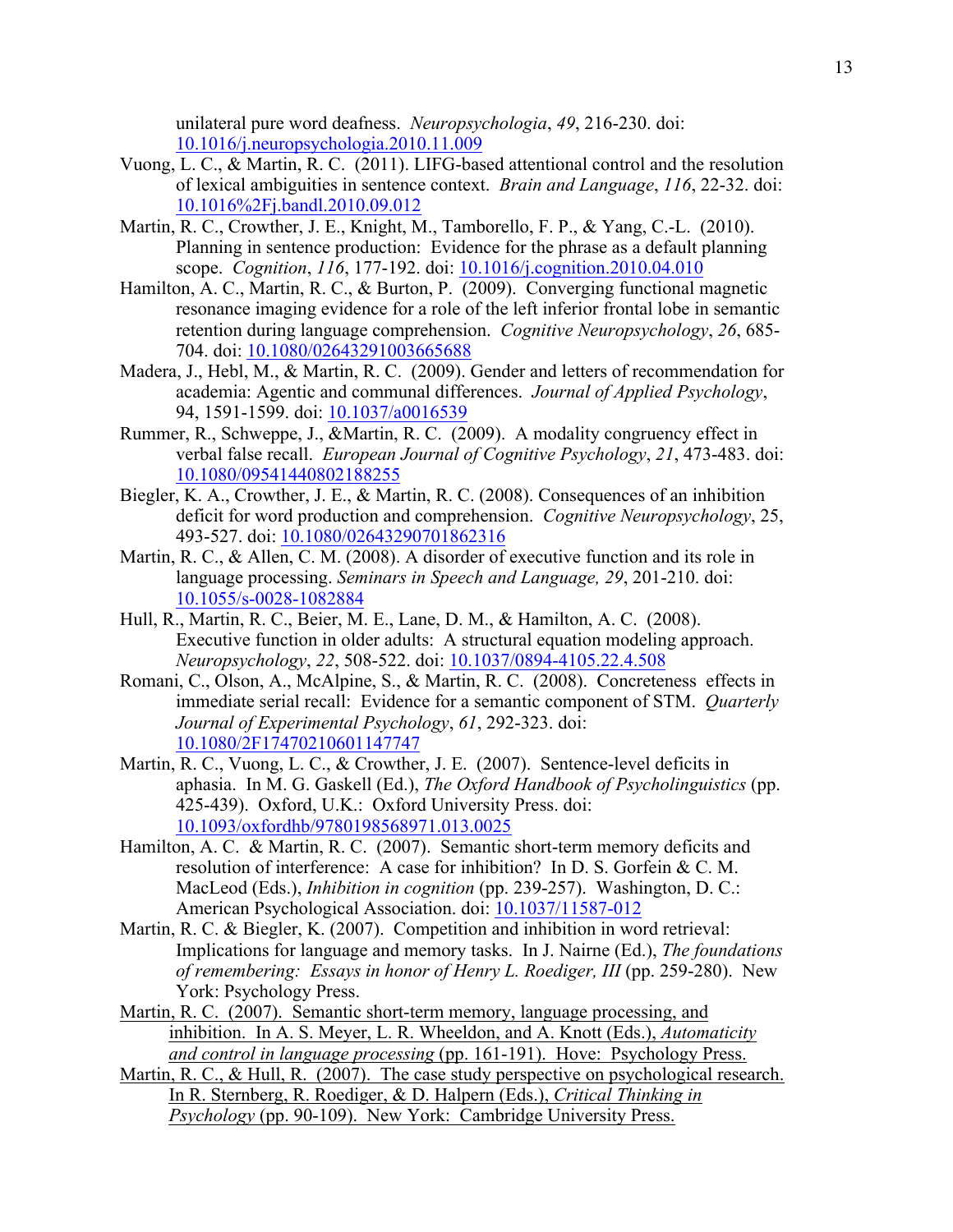- Hamilton, A., & Martin, R. C. (2007). Proactive interference in a semantic short-term memory deficit: Role of semantic and phonological relatedness. *Cortex*, *43*, 112- 123. doi: 10.1016/S0010-9452(08)70449-0
- verb generation task. *Psychonomic Bulletin and Review*, *13*, 396-401. doi: Martin, R. C., & Cheng, Y. (2006). Selection demands vs. association strength in the 10.3758/BF03193859
- *and Review*, *13*, 409-411. doi: 10.3758/BF03193861 Martin, R. C., & Byrne, M. D. (2006). Why opening a door is as easy as eating an apple: A reply to Thompson-Schill & Bovinick (2006). *Psychonomic Bulletin*
- stand? *Cognitive Neuropsychology*, 23,74-95. doi: 10.1080/02643290500179987 Martin, R. C. (2006). The neuropsychology of sentence processing: Where do we
- *Psychological Science*, *14*, 204-208. doi: 10.1111/j.0963-7214.2005.00365.x Martin, R. C. (2005). Components of short-term memory and their relation to language processing. Evidence from neuropsychology and neuroimaging. *Current Directions in*
- articulatory loop. *Journal of Memory and Language, 52*, 398-415. doi: Romani, C., McAlpine, S., Olson, A., Tsouknida, E., & Martin, R. C. (2005). Length, lexicality, and articulatory suppression in immediate recall: Evidence against the 10.1016/j.jml.2005.01.005
- inhibition: A single case study. *Cognitive, Affective, & Behavioral Neuroscience*, *5*, 1-13. doi: 10.3758/CABN.5.1.1 Hamilton, A. C., & Martin, R. C. (2005). Dissociations among tasks involving
- Martin, R. C., & Wu, D. (2004). The cognitive neuropsychology of language. In K. Lamberts & R. Goldstone (Eds.), *Handbook of Cognition*. Thousand Oaks, CA: Sage.
- Martin, R. C., Miller, M., & Vu, H. (2004). Working memory and sentence production: Evidence for a phrasal scope of planning at a lexical-semantic level. *Cognitive Neuropsychology*, *21*, 625-644. doi: 10.1080/02643290342000302
- Freedman, M., Martin, R. C., & Biegler, K. (2004.) Semantic relatedness effects in conjoined noun phrase production: Implications for the role of short-term memory. *Cognitive Neuropsychology*, *21*, 245-265. doi: 10.1080/02643290342000528
- replication, *Brain and Language*, *89*, 76-82. doi: 10.1016/S0093-934X(03)00300-6 Martin, R. C., & He, T. (2004). Semantic short-term memory deficit and language processing: A
- *Journal of Neurolinguistics*, *16*, 341-360. doi: 10.1016/S0911-6044(03)00025-3 Martin, R. C., Wu, D., Jackson, D., Freedman, M. & Lesch, M. (2003). An eventrelated fMRI investigation of phonological vs. semantic short-term memory.
- Martin, R. C. (2003). Language processing: Functional organization and neuroanatomical basis. *Annual Review of Psychology*. *54*, 55-89. doi: 10.1146/annurev.psych.54.101601.145201
- from a case of phonological dyslexia. *Neurocase*, *8*, 274-293. doi: Wu, D., & Martin, R. , & Damian, M. (2002). A third route for reading? Implications 10.1076/neur.8.3.274.16198
- Martin, R., Newsome, M., & Vu, H. (2002). Language and lexical processing. In V.S. Ramachandran (Ed.), *Encyclopedia of the Human Brain*: Vol. 2. , pp. 631-643. San Diego: Academic press.
- *Language Disorders*. Philadelphia: Psychology Press. doi: Martin, R., & Miller, M. (2002.) Sentence comprehension deficits: Interactions of syntax, semantics and working memory. In A. Hillis (Ed.), *Handbook of Adult*  10.4324/9780203782828.ch16
- Jerger, S., Martin, R., & Damian, M. (2002). Semantic and phonological influences on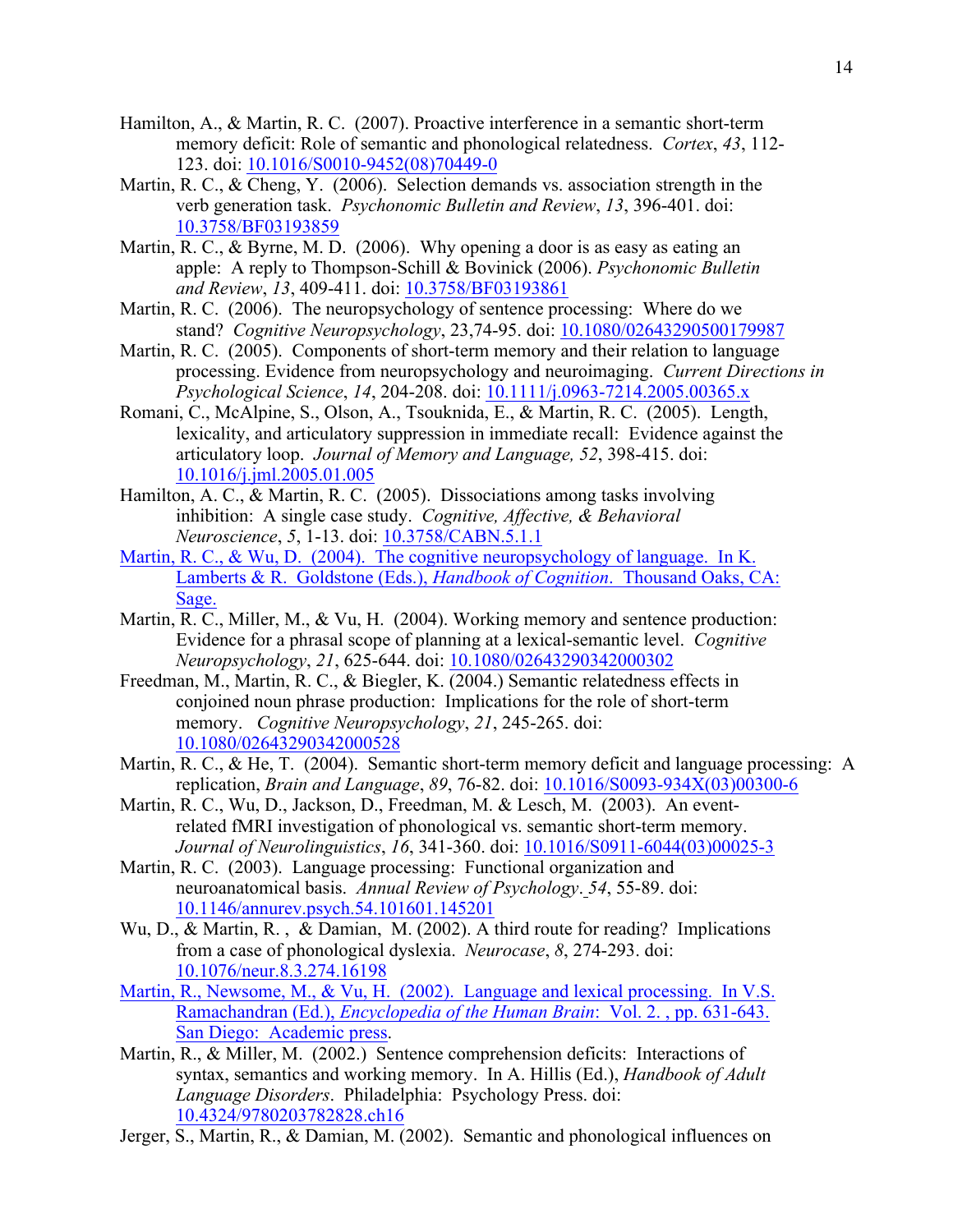picture naming by children. *Journal of Memory and Language*, *47*, 229-249. doi: 10.1016/S0749-596X(02)00002-5

- relation to long-term learning. *Cognitive Neuropsychology*, *18*, 193-226. doi: Freedman, M., & Martin, R. (2001). Dissociable components of short-term memory and their 10.1080/02643290126002
- Martin, R. C., & Freedman, M. L. (2001). Short-term retention of lexical-semantic representations: Implications for speech production. *Memory*, *9*, 261-280. doi: 10.1080/09658210143000173
- Martin, R., & Freedman, M. (2001). Language and memory impairments. In R. Berndt (Ed.), *Handbook of Neuropsychology, 2nd Edition: Volume 2*. Amsterdam: Elsevier., pp. 239-256.
- Hanten, G. and Martin, R. (2001). A developmental short-term memory deficit: A case study. *Brain and Cognition*, *45*, 164-188. doi: 10.1006/brcg.2000.1236
- Martin, R., & Freedman, M. (2001). The neuropsychology of verbal working memory: The ins and outs of phonological and lexical-semantic retention. In H. L. Roediger, J. S. Nairne, I. Neath, A. M. Suprenant (Eds.), *The Nature of Remembering: Essays in Honor of Robert G. Crowder*. Washington, D.C.:American Psychological Association Press, pp. 331-349.
- Martin, R. (2001) Sentence comprehension deficits. In B. Rapp (Ed.), *Handbook of Cognitive Neuropsychology*. Philadelphia: Psychology Press.
- development of cognitive theory. *J. of Memory and Language*, *43*, 149-156. doi: Martin, R. (2000). Contributions from the neuropsychology of language and memory to the 10.1006/jmla.2000.2735
- children. *Journal of Memory and Language*, *43*, 335-361. doi: 10.1006/jmla.2000.2731 Hanten, G., & Martin, R. (2000). Contributions of phonological and semantic short-term memory to sentence processing: Evidence from two cases of closed head injury in
- *and Language*, *70*, 437-482. doi: 10.1006/brln.1999.2184 Martin, R.C., Breedin, S., & Damian, M. (1999). The relation of phoneme processing, lexical access and short-term memory: A case study and interactive activation account. *Brain*
- Martin, R., Lesch, M., & Bartha, M. (1999). Independence of input and output phonology in word processing and short-term memory. *Journal of Memory and Language*, *41*, 3-29. doi: 10.1006/jmla.1999.2637
- *25*, 345-361. doi: 10.1037/0278-7393.25.2.345 Damian, M., & Martin, R. (1999). Semantic and phonological codes interact in single word production. *Journal of Experimental Psychology: Learning, Memory and Cognition*,
- and anomia. *Journal of Memory and Language*, *40*, 534-558. doi: Vigliocco, G., Vinson, D., Martin, R., & Garrett, M. (1999). Is "count" and "mass" information available when the noun is not? An investigation of tip of the tongue states 10.1006/jmla.1998.2626
- Martin, R. (1999). Further fractionations of working memory: Comment on Waters and Caplan. *Behavioral and Brain Sciences*, *22*, 106-107. doi: 10.1017/S0140525X99351785
- *Psychology: General*, *128*, 56-77. doi: [10.1037/0096-3445.128.1.56](https://10.1037/0096-3445.128.1.56)  Romani, C., & Martin, R. (1999). A deficit in the short-term retention of lexical-semantic information: Forgetting words but remembering a story. *Journal of Experimental*
- *Psychology*, *51A*, 905-938. doi: 10.1080/713755790 Lesch, M., & Martin, R. (1998). Levels of representation in letter-sound correspondence: Syllabic but not sub-syllabic coding in a phonological dyslexic. *Quarterly Journal of Experimental*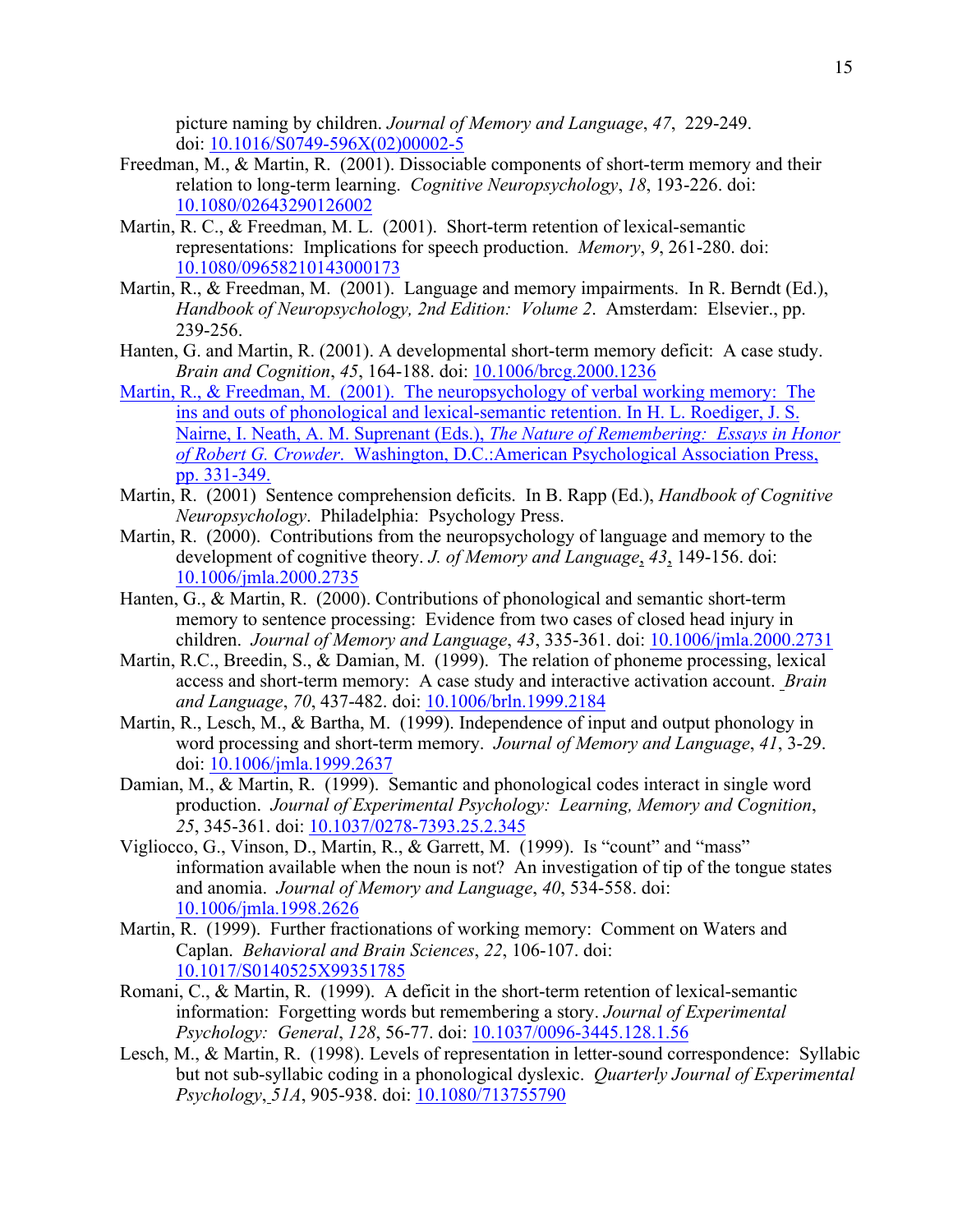- Martin, R.C. (1998). Language disorders. (Contribution to textbook) F. Bloom, S. Landis, J. Roberts, L. Squire, & M. Zigmond (Eds.), *Fundamental Neuroscience*. New York: Academic Press.
- Damian, M., & Martin, R. (1998). Is visual lexical access based on phonological codes? Evidence from a picture-word interference task. *Psychonomic Bulletin and Review*, *5*, 91-95. doi: 10.3758/BF03209461
- term recognition memory. *American Journal of Psychology*, *111*, 89-118. doi: Bartha, M., & Martin, R. C., & Jensen, C. R. (1998). Multiple interference effects in short-10.2307/1423539
- Martin, R. C. (1997). Individual differences in cognitive function across normal subjects and their implications for cognitive neuropsychology. In L. Worrall & B. Dodd (Eds.), *Evaluating Theories of Language*. London: Whurr Publishers Ltd.
- auditory level of analysis. *Ear & Hearing*, *18*, 513-535. doi: 10.1097/00003446- Jerger, S., Grimes, A., Tran, T., Chen, C., & Martin, R. (1997). Childhood hearing impairment: Processing dependencies in multidimensional speech perception for an 199712000-00009
- Jonsdottir, M., & Martin, R. C. (1996). Superordinate vs. basic knowledge in aphasia: A case study. *J. of Neurolinguistics*, *9*, 261-287. doi: 10.1016/S0911-6044(97)82798-4
- Martin, R.C. & Lesch, M. (1996). Associations and dissociations between language processing and list recall: Implications for models of short-term memory. In S. Gathercole (Ed.), *Models of short-term memory*. Hove, England: Erlbaum, pp. 149-178.
- cases. *Cognitive Neuropsychology*, *13*, 51-91. doi: 10.1080/026432996382060 Breedin, S., & Martin, R.C. (1996). Patterns of verb deficits in aphasia: An analysis of four
- Martin, R. C. (1995). Heterogeneity of deficits in developmental dyslexia and implications for methodology. *Psychonomic Bulletin & Review*, *2*, 494-500. doi: 10.3758/BF03210984
- Jerger, S., Martin, R.C., Pearson, D., & Dinh, T. (1995). Childhood hearing impairment: Auditory and linguistic interactions during multidimensional speech processing. *Journal of Speech and Hearing Research*, *38*, 930-948. doi: 10.1044/jshr.3804.930
- Martin, R.C., & Romani, C. (1995). Remembering stories but not words. In R. Campbell & M. Conway (Eds.), *Broken memories*. Cambridge, England: Blackwell.
- *of Experimental Psychology*, *48A*, 536-572. doi: 10.1080/14640749508401405 Martin, R.C., Blossom-Stach, C., Yaffee, L., & Wetzel, F. (1995). Consequences of a central motor programming deficit for rehearsal and reading comprehension. *Quarterly Journal*
- Martin, R.C., & Romani, C. (1994). Verbal working memory and sentence processing: A multiple components view. *Neuropsychology*, *8*, 506-523. doi: 10.1037/0894- 4105.8.4.506
- Martin, R.C., Shelton, J., & Yaffee, L. (1994.) Language processing and working memory: *Journal of Memory and Language*, *33*, 83-111. doi: 10.1006/jmla.1994.1005 Neuropsychological evidence for separate phonological and semantic capacities.
- neuropsychology. *Memory and Cognition*, *21*, 176-183. doi: 10.3758/BF03202730 Martin, R. C. (1993). Short-term memory and sentence processing: Evidence from
- phonological short-term memory. *Cognitive Neuropsychology*, *9*, 509-534. doi: Martin, R.C., & Breedin, S. (1992). Dissociations between speech perception and 10.1080/02643299208252070
- Shelton, J. & Martin, R.C. (1992). How semantic is automatic "semantic" priming? 1191-1210. doi: 10.1037/0278-7393.18.6.1191 *Journal of Experimental Psychology: Learning, Memory, and Cognition, 18*,
- Shelton, J., Martin, R. C., & Yaffee, L. (1992). Investigating a verbal short-term memory deficit and its consequences for language processing. In D. Margolin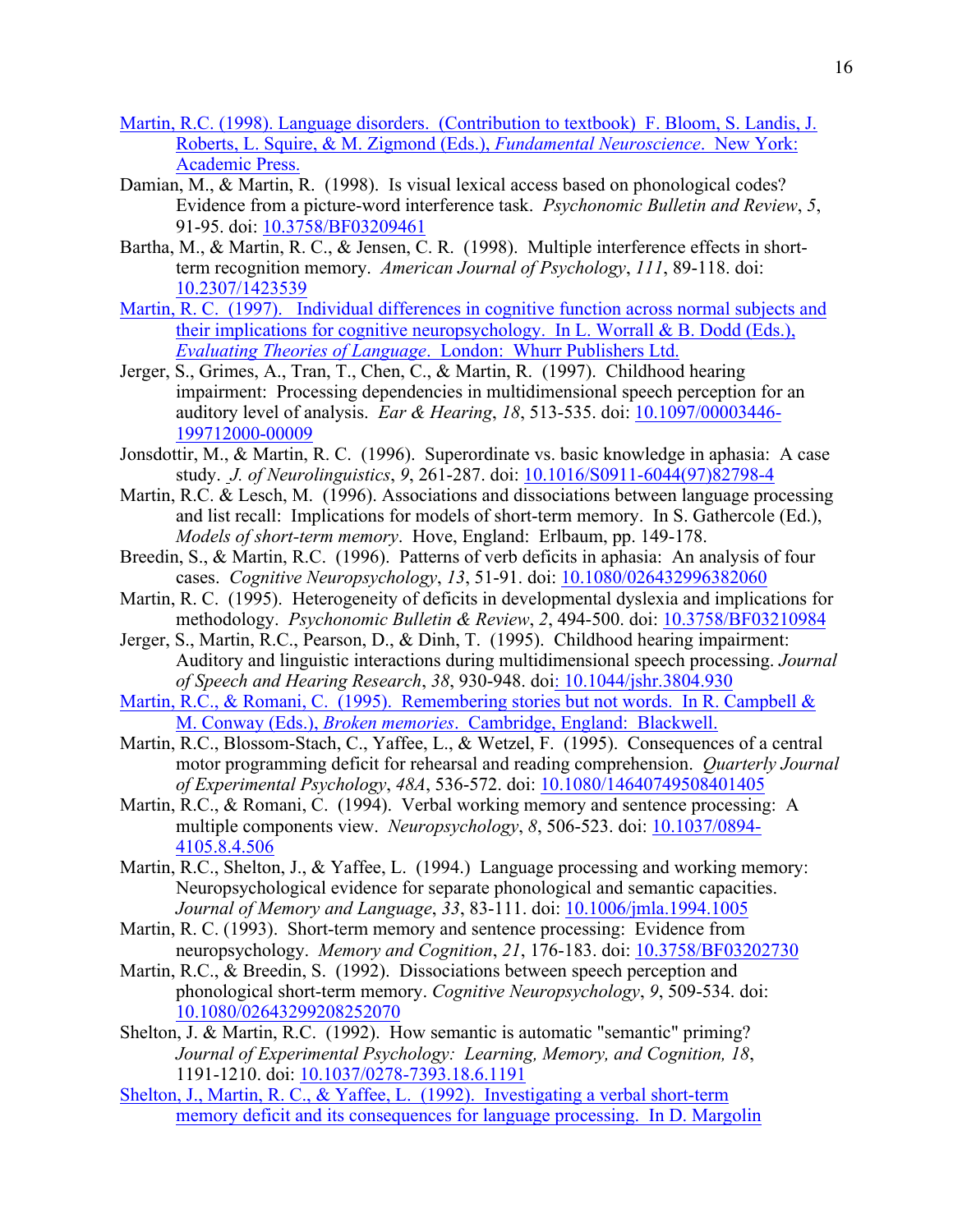(Ed.), *Cognitive Neuropsychology in Clinical Practice*. New York: Cambridge University Press.

- Feher, E. & Martin, R. C. (1992). Cognitive assessment of long-term memory disorders. In D. Margolin (Ed.), *Cognitive Neuropsychology in Clinical Practice*. New York: Cambridge University Press.
- Martin, R.C. (1990). Neuropsychological evidence on the role of short-term memory in sentence processing. In G. Vallar & T. Shallice, *Neuropsychological Impairments of Short-Term Memory*. London: Cambridge University Press. doi: 10.1017/CBO9780511665547.020
- *38*, 1-20. doi: 10.1016/0093-934X(90)90099-3 Martin, R.C. & Feher, E. (1990). The consequences of reduced memory span for the comprehension of semantic versus syntactic information. *Brain and Language*,
- *Audiology*, *1*, 89-100. PMID: 2132591 Jerger, S., Oliver, T., & Martin, R. C. (1990). Evaluation of adult aphasics with the pediatric speech intelligibility test. *Journal of the American Academy of*
- Martin, R.C., Wetzel, F., Blossom-Stach, C. & Feher, E. (1989). Syntactic loss versus processing deficit: An assessment of two theories of agrammatism and syntactic comprehension deficits. *Cognition*, 32, 157-191. doi: 10.1016/0010-0277(89)90002-4
- auditory perceptual deficits. *Ear and Hearing*, *10*, 311-317. PMID: 2792584 Breedin, S., Martin, R.C., & Jerger, S. (1989). Distinguishing speech-specific and
- Martin, R.C. & Jensen, C. (1988). Phonological priming in the lexical decision task: A failure to replicate. *Memory and Cognition*, *16*, 505-521. doi: A failure to replicate. Memory and Cognition, 16, 505-521. doi: 10.3758/BF03197052
- Stroop effect. *Brain and Language*, *35*, 86-104. doi: 10.1016/0093- Jerger, S., Martin, R. and Pirozzolo, F. (1988). A developmental study of the auditory 934X(88)90102-2
- 27, 382-398. doi:  $10.1016/0749 596X(88)90063 0$ Martin, R.C., Wogalter, M. & Forlano, J. (1988). Reading comprehension in the presence of unattended speech and music. *Journal of Memory and Language,*
- their relation to syntactic processing. *Brain and Language*, *32*,137-158. doi: Martin, R.C. (1987). Articulatory and phonological deficits in short-term memory and 10.1016/0093-934X(87)90122-2
- *Developmental Neuropsychology*, *3*, 129-152. doi: Martin, R.C., Jerger, S. & Breedin, S. (1987). Syntactic processing of auditory and visual sentences in a learning disabled child: Relation to short-term memory. 10.1080/87565648709540370
- Jerger, S., Martin, R.C. & Jerger, J. (1987). Specific auditory perceptual dysfunction in a learning disabled child. *Ear and Hearing*, *8*, 78-86. doi: 10.1097/00003446-198704000-00004
- aphasic. *Brain and Language*, *28*, 196-234. doi: 10.1016/0093-934X(86)90102-1 Martin, R.C. & Blossom-Stach, C. (1986). Evidence of syntactic deficits in a fluent
- Martin, R.C. & Caramazza, A. (1986). Theory and method in neurolinguistics: The case of acquired dyslexia. In J. Hanay (Ed.), *Experimental Techniques in Human Neuropsychology*. New York: Cambridge University Press.
- Friedrich, F., Martin, R.C., & Kemper, S. (1985). Consequences of a phonological coding deficit on sentence processing. *Cognitive Neuropsychology, 2*, 385-412. doi: 10.1080/02643298508252667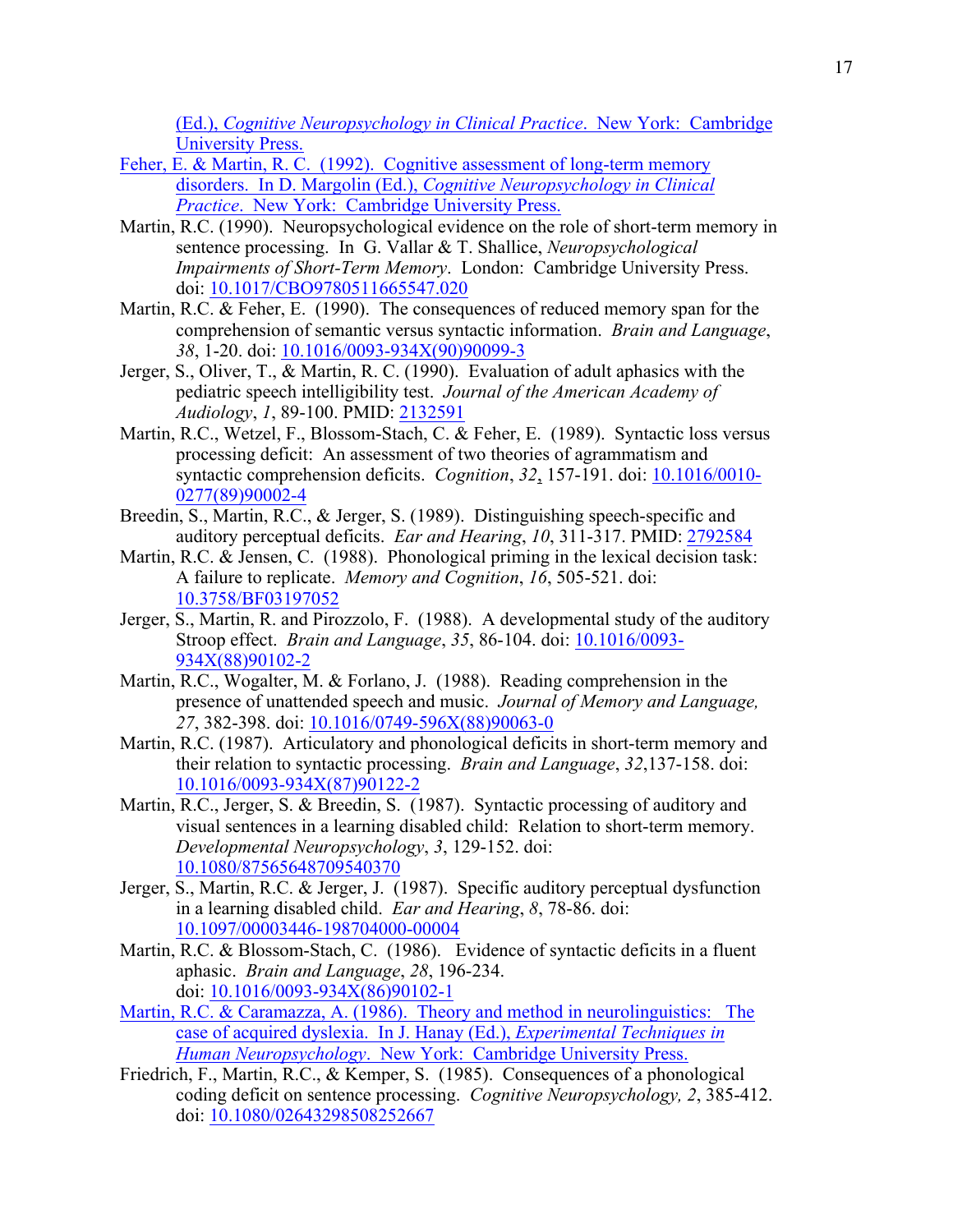- Caramazza, A. & Martin, R.C. (1983). Theoretical and methodological issues in the study of aphasia. In J. Hellige (Ed.), *Cerebral Hemisphere Asymmetry: Method, Theory, and Application*. New York: Praeger Scientific.
- absence of phonological coding. *Brain and Cognition*, *1*, 50-70. doi: Martin, R.C. & Caramazza, A. (1982). Short-term memory performance in the 10.1016/0278-2626(82)90006-9
- 409. doi: 10.1080/14640748208400851 Martin, R.C. (1982). The pseudohomophone effect: The role of visual similarity in nonword decisions. *Quarterly Journal of Experimental Psychology*, *34*, 395-
- *Experimental Psychology: General*, *109*, 320-353. doi: 10.1037/0096- Martin, R.C. & Caramazza, A. (1980). Classification in well-defined and ill-defined categories: Evidence for common processing strategies. *Journal of*  3445.109.3.320
- *and Psychophysics, 24*, 420-428. doi: 10.3758/BF03199739 Martin, R.C. & Pomerantz, J. R. (1978). Visual discrimination of texture. *Perception*

Invited Presentations

- Invited colloquium, Cognitive Sciences Department, Johns Hopkins University, Feb. 2020.
- Association for Psychological Science, Invited address, "Brain Connectivity and Cognitive Performance as a Function of Task Complexity", San Francisco, CA, May 2018.
- Workshop speaker, "Women in Cognitive Science: From National to International Collaboration", presented at "When Women in Science Get Together," SISSA, Trieste, Italy, May 2017.
- Workshop speaker, "Self-Regulation and Control in Language Production," Max Planck Institute for Psycholinguistics, Nijmegen, The Netherlands, Oct. 2015.
- Departmental Colloquium, Florida International University, Psychology Department, October 2014
- The Seventeenth International Conference on Cognitive and Neural Systems, Boston University, Boston, MA, June 2013.
- School of Human Development, U. of Texas at Dallas, Dallas, Tx. March 2013.
- Nijmegen Lectures, The Max Planck Institute for Psycholinguistics, Nijmegen, The Netherlands, January 2013.
- European Society for Cognitive Psychology, San Sebastian, Spain, 2011 (Broadbent Lecture).
- Max Planck Institute for Psycholinguistics, Nijmegen, The Netherlands, July 2011.
- Cognitive Science Society Meeting, Amsterdam, July 2009.
- American Psychological Society, San Francisco, CA., May 2009.
- Departmental Colloquium, Beijing Normal University Psychology Dept., Beijing, PRC, July 2008.
- Invited talk, 2nd Annual Eleanor Saffran Memorial Conference, Temple University, September 2007.

Roy Roberts Memorial Lecture, Psychology Department, University of Kansas, January 2007. Invited talk, Workshop on Language Production, Maastricht, The Netherlands, September 2005. Departmental colloquium, Kent State University, April 2005.

- Invited talk, Conference on the Place of Inhibitory Processes in Cognition, UT-Arlington, March 2005.
- Invited talk, Memory Conference in Honor of Roddy Roediger, Purdue University, Lafayette, IN, March, 2005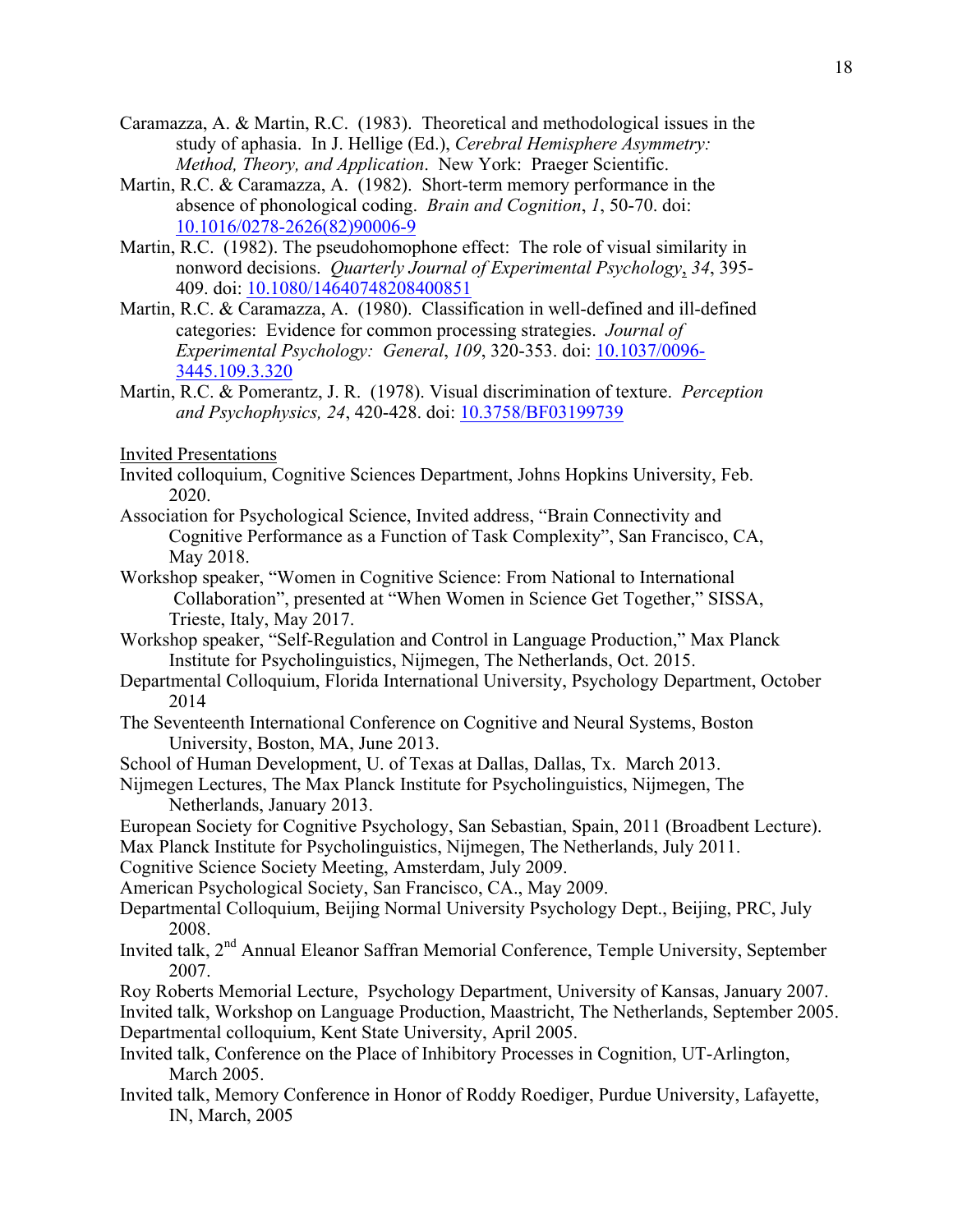- Invited talk, Workshop on Language Processes and Executive Control, Birmingham, England, Sept. 2004.
- Invited talk, Second International Conference on Working Memory, Kyoto, Japan, August 2004.
- Invited talk, Midwestern Psychological Association, April 2004
- Cognitive Colloquium, Texas A & M, April 2004
- Symposium participant, 20<sup>th</sup> Anniversary of Cognitive Neuropsychology, European Conference on Cognitive Neuropsychology, January 2004.
- Departmental Colloquium, Dartmouth University, October, 2003
- Departmental Colloquium, Columbia University, September 2003
- Cognitive Science Colloquium Series, Georgia Institute of Technology, Atlanta, GA , March 2003
- Invited keynote talk, Quebec STM Conference 2002, Quebec City, Quebec, July 2002
- Department Colloquium, Psychology Department, U. of Texas at Arlington, April 2002.
- Sheldon Lachman Memorial Lecture, Psychology Dept., Wayne State U., Detroit, MI, April 2001.
- Dept. Colloquium, Dept. of Neurobiology and Anatomy, U. of Texas Health Science Center, Houston, Oct. 2000.
- Cognitive Colloquium, U. of Bristol, Bristol, England, Sept. 2000.
- Lecture, Sigma Xi, Houston, Nov. 11, 1999.
- Mind, Brain and Behavior seminar series, American Psychological Association, Boston, MA., Aug. 1999.
- Festschrift for Robert Crowder, Yale U., June 1999 (with Monica Freedman)
- Psychology Dept. Colloquium, U. of Colorado, Boulder, April 1999.
- Colloquium at Neuroscience Dept., Baylor College of Medicine, Houston, Oct. 1998.
- Lecture for research methods course, Trinity University, San Antonio, Oct. 1998.
- Workshop speaker, Brain and Cognitive Neuroscience Workshop, U. of Groningen, The Netherlands, July 1-3, 1998,
- Colloquium, Dept. of Neurology, U. of Maryland Medical School, Baltimore, Md. Dec., 1997.
- Colloquium, Cognitive Sciences Dept., Johns Hopkins University, Baltimore, Md. Dec., 1997.
- Colloquium, Dept. of Neurology, Temple U. School of Medicine, Philadelphia, PA, Nov. 1997.
- Colloquium, Psychology Dept., U. of Illinois, Champaign, IL, Oct., 1997.
- Colloquium, Psychology Dept., U. of Missouri, Columbia, Sept. 1997.
- Colloquium, Psychology Dept., Washington U., St. Louis, Sept. 1997.
- Colloquium, Psychology Dept., U. of Illinois at Chicago, April 1997.
- Colloquium, Psychology Dept., U. of Wisconsin, Madison, April 1997.
- Colloquium, Baycrest Centre, Toronto, Sept. 1996.
- Colloquium, U. of Waterloo, Waterloo, Ontario, Sept. 1996.
- Symposium discussant, Fourteenth European Workshop on Cognitive Neuropsychology, Bressanone, Italy, Jan. 1996.
- George Washington University, Psychology Dept. colloquium, May 1995.
- Invited lecture. Southwestern Psychological Association meeting, San Antonio, Tx, April, 1995
- University of California at San Diego, Center for Human Information Processing, March 1995.
- Symposium on Baddeley's working memory model, Midwestern Psychological Association, Chicago, May 1994.
- Presenter in symposium titled "Short-term memory: Where do we stand?" Psychonomic Society Meeting, San Francisco, 1991.
- Paper presented at the Cognitive Neuropsychology Conference, Harrogate, England, July 1989.
- Paper presented at the International Conference on the Neuropsychology of Short-term Memory, Como, Italy, 1987.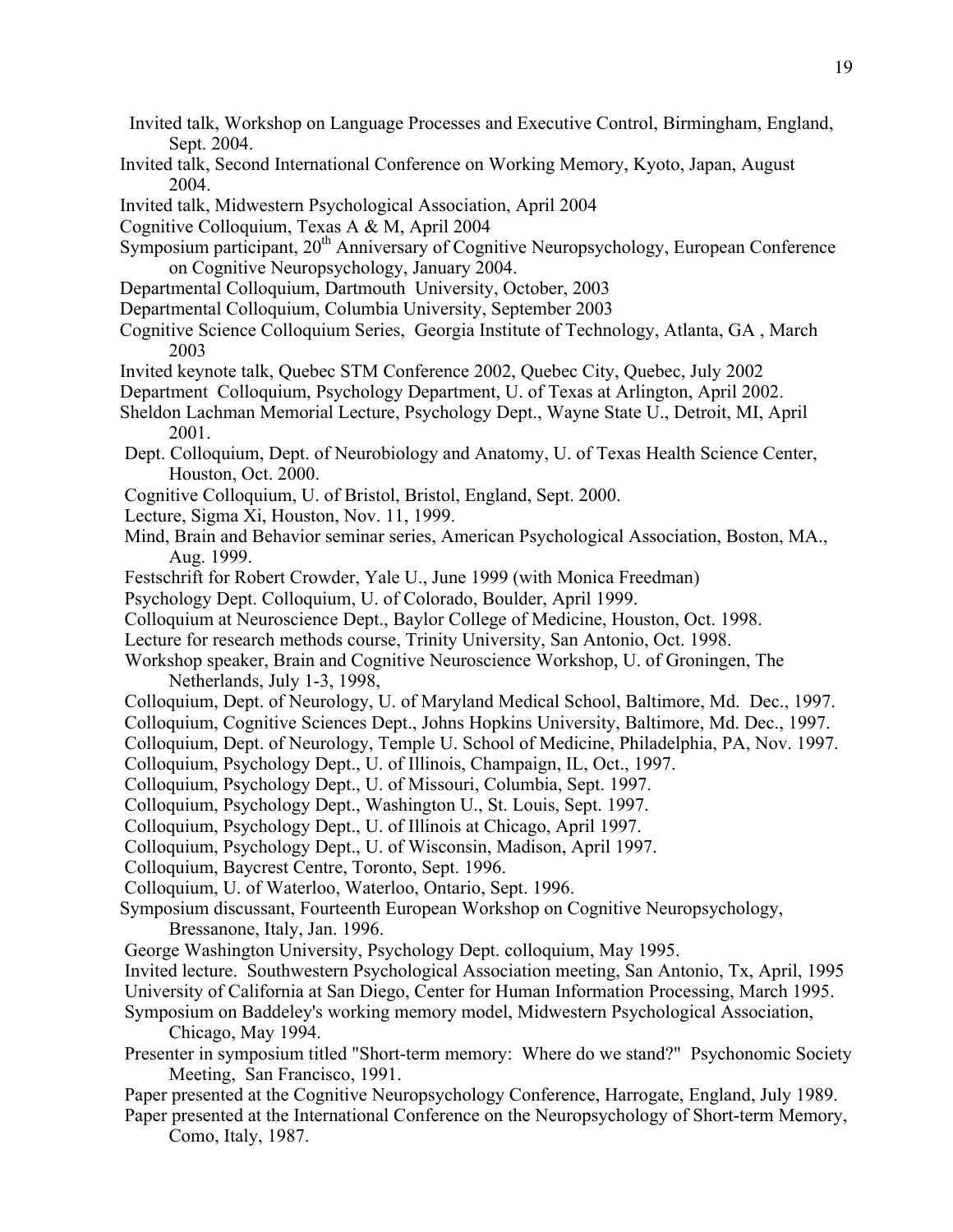Other Recent Presentations

- Arif, T., Sarkar, S., Grimme, C., Horne, A., & Martin, R.C. (2021). Investigating the white matter correlates of phonological and semantic working memory. Paper presented at ARMADILLO. Virtual..
- Horne, A., Arif, T., Sarkar, S., Grimme, C., & Martin, R.C. (2021). Investigating the white matter correlates of phonological and semantic working memory. Paper presented at the Annual Meeting of the Academy of Aphasia. Virtual.
- at the annual ARMADILLO meeting. Virtual. Najera, O., Horne, A., Zahn, R., & Martin, R. C. (2021). Semantic working memory predicts relative clause comprehension: A case series approach. Paper presented
- Horne, A., Arif, T., Sarkar, S., Grimme, C., & Martin, R.C. (2021). Investigating the white matter correlates of phonological and semantic working memory. Poster presented at the UT Health Neuroscience Poster Session. Houston, TX..
- Zahn, R., Martin, R. C., (2021) The Role of phonological working memory in narrative production: Evidence from case series and case study analyses of chronic aphasia. Poster presented at the *Academy of Aphasia Annual Meeting.* Virtual.
- Horne, A. & Martin, R.C. (2021). Investigating the white matter correlates of phonological and semantic working memory. Poster presented at the Annual Meeting of the *Cognitive Neuroscience Society*. Virtual..
- Horne, A**.** & Martin, R.C. (2021). Investigating the white matter correlates of phonological and semantic working memory. Poster presented at the *Society for the Neurobiology of Language*. Virtual..
- American Association for the Advancement of Science. Martin, R. C. (2021). Conversational challenges of AI teaming with humans. Symposium organizer and moderator for session at the annual meeting of the
- 20th annual meeting of Women in Cognitive Science. Nov. 2020. Martin, R. History of the Women in Cognitive Science Organization. Presented at the
- Society Meeting, Nov. 2020. Martin, R. C., & Yue, Q. Domain-specific working memory: Evidence from neuropsychology and neuroimaging. Symposium presentation, Psychonomic
- neurally dissociate: Evidence from acute stroke. Paper presented at the annual Martin, R. C., Ding, J., Hamilton, A. C., & Schnur, T. T. Working memory capacities meeting of the Academy of Aphasia, October 2020.
- Zahn, R., Dial, H., Schnur, T., & Martin, R. C. Semantic working memory supports a phrasal scope of planning in language production: Evidence from acute stroke. Poster presented at the Psychonomic Society Annual Meeting. Nov. 2020
- Zahn, R., Schnur, T., & Martin, R. C. Phonological retrieval mediates the relation of phonological working memory and narrative production. Poster presented at the Society for Neurobiology of Language Annual Meeting. Oct. 2020
- Zahn, R., Dial, H., Schnur, T., & Martin, R. C. Semantic Working Memory Supports a phrasal scope of planning in language production: Evidence from acute stroke. Poster presented at the Academy of Aphasia Annual Meeting. Oct. 2020
- Martin, R. C., Ding, J., Hamilton, A. C., & Schnur, T. T. Working memory capacities neurally dissociate: Evidence from acute stroke. Paper presented at the annual meeting of the Academy of Aphasia, October 2020.
- Zahn, R., Schnur, T. T., & Martin, R. C. Phonological retrieval mediates the relation of phonological short-term memory and narrative production. Poster presented at the meeting of Academy of Aphasia, Macau SAR, Oct. 2019. (Winner of best student paper at the Academy of Aphasia meeting)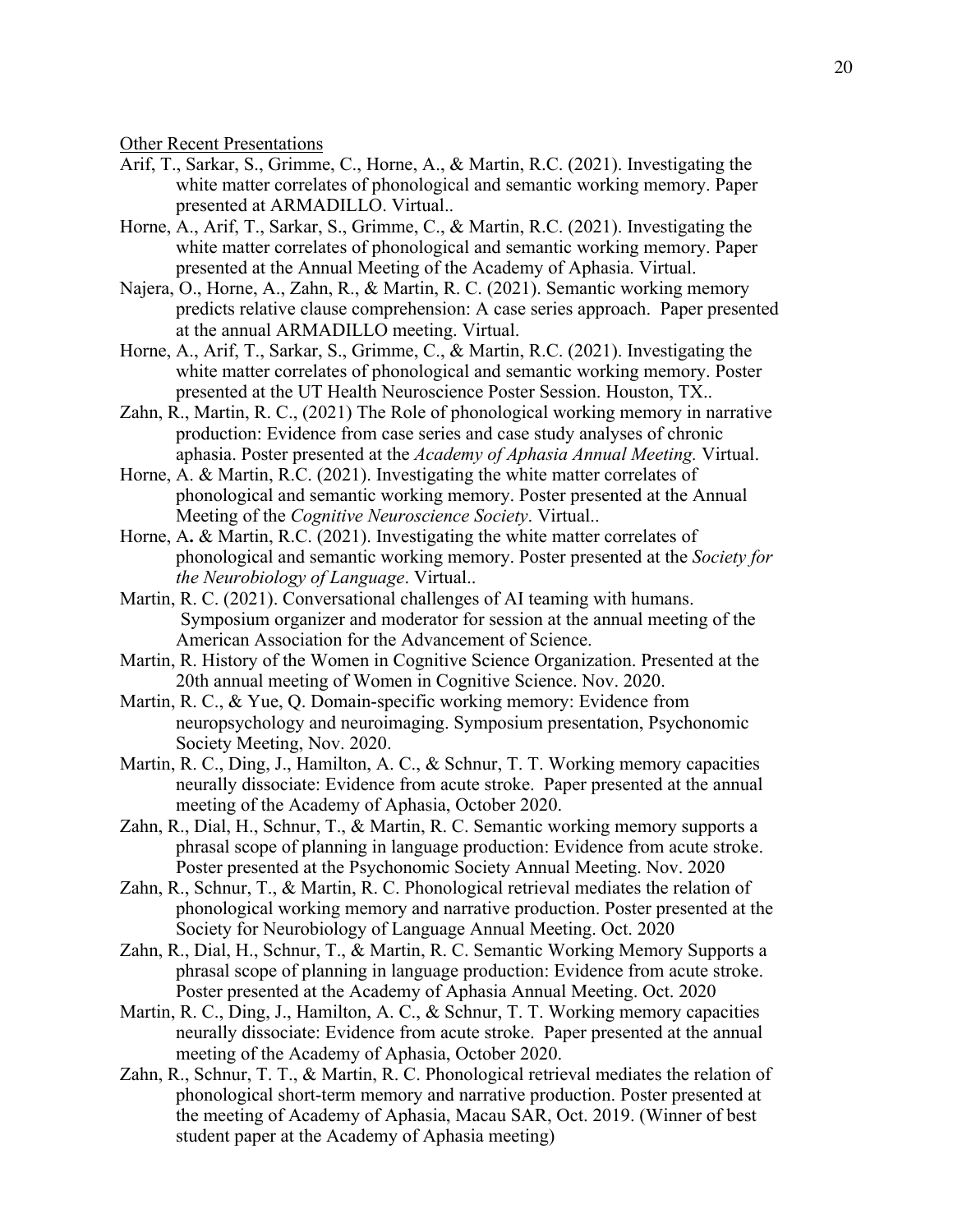- buffer. Presented at the  $60<sup>th</sup>$  Annual meeting of the Psychonomic Society, Yue Q. & Martin R. Neuroimaging evidence for a dedicated phonological WM Montréal, Québec, 2019
- frontal regions: evidence for a buffer account. Poster presented at the  $26<sup>th</sup>$  Annual Yue Q**.** & Martin R. Decoding verbal short-term memory in non-perceptual parietal and Meeting of the Cognitive Neuroscience Society, San Francisco, 2019
- Horne, A. G. & Martin, R. C. Investigating the relation between phonological short-term memory and word production. Poster session presented at the Academy of Aphasia, Macau, China. Oct. 2019
- Horne, A. G. & Martin, R. C. Investigating the relation between phonological short-term memory and word production. Poster session presented at the Annual Meeting of the Psychonomic Society, Montreal, Quebec, Canada. Nov. 2019
- Martin, R.C. Independence of STM and LTM: Evidence from neuropsychology. ARMADILLO, Houston, TX, Oct. 2018.
- Yue Q. & Martin R. Evaluating the buffer vs. embedded processes accounts of verbal short-term memory: evidence from an fMRI study with representational similarity analysis. *Poster presented at the ARMADILLO meeting*, Houston, 2018
- Yue Q., Martin R., Fischer-Baum S., & Deem M. Language and multiple demand regions jointly predict individual differences in sentence comprehension: evidence from a network approach. *Poster presented at the*  $25<sup>th</sup>$  *Annual Meeting of the Cognitive Neuroscience*, Boston, 2018
- Chapman, C. & Martin, R. C. (2018). Semantic diversity benefits lexical processing. Poster presented at the annual meeting of the Psychonomic Society, New Orleans. LA, USA, November 16, 2018.
- Chapman, C. & Martin, R. C. (2018). Semantic diversity affects word processing similarly for PWA with and without semantic deficits: Evidence against the semantic control hypothesis. Talk presented at the Rice University Cog Tea seminar, Houston, TX, USA, November 12, 2018.
- Chapman, C. & Martin, R. C. (2018). Semantic diversity affects word processing similarly for PWA with and without semantic deficits: Evidence against the semantic control hypothesis. Platform presentation at the Academy of Aphasia, Montreal, Quebec, Canada, October 21, 2018.
- Chapman, C. & Martin, R. C. (2018). Semantic diversity affects word processing similarly for PWA with and without semantic deficits: Evidence against the semantic control hypothesis. Poster presented at the ARMADILLO conference, Houston, TX, USA, September 28, 2018.
- Chapman, C. & Martin, R. C. (2018). Semantic diversity affects word processing similarly for PWA with and without semantic deficits: Evidence against the semantic control hypothesis. Poster presented at the Society for the Neurobiology of Language, Quebec City, Quebec, Canada, August 18, 2018.
- Society's 59<sup>th</sup> annual meeting, New Orleans, LA. Horne, A., & Martin, R. C. (2018). Investigating the relation between phonological short-term memory and word production. Poster presented at Psychonomic
- Ning, S. & Martin, R. C. (2017) Effect of bilingualism on working memory. Poster presented at the Psychonomic Society's  $58<sup>th</sup>$  Annual Meeting, Vancouver, BC, Canada.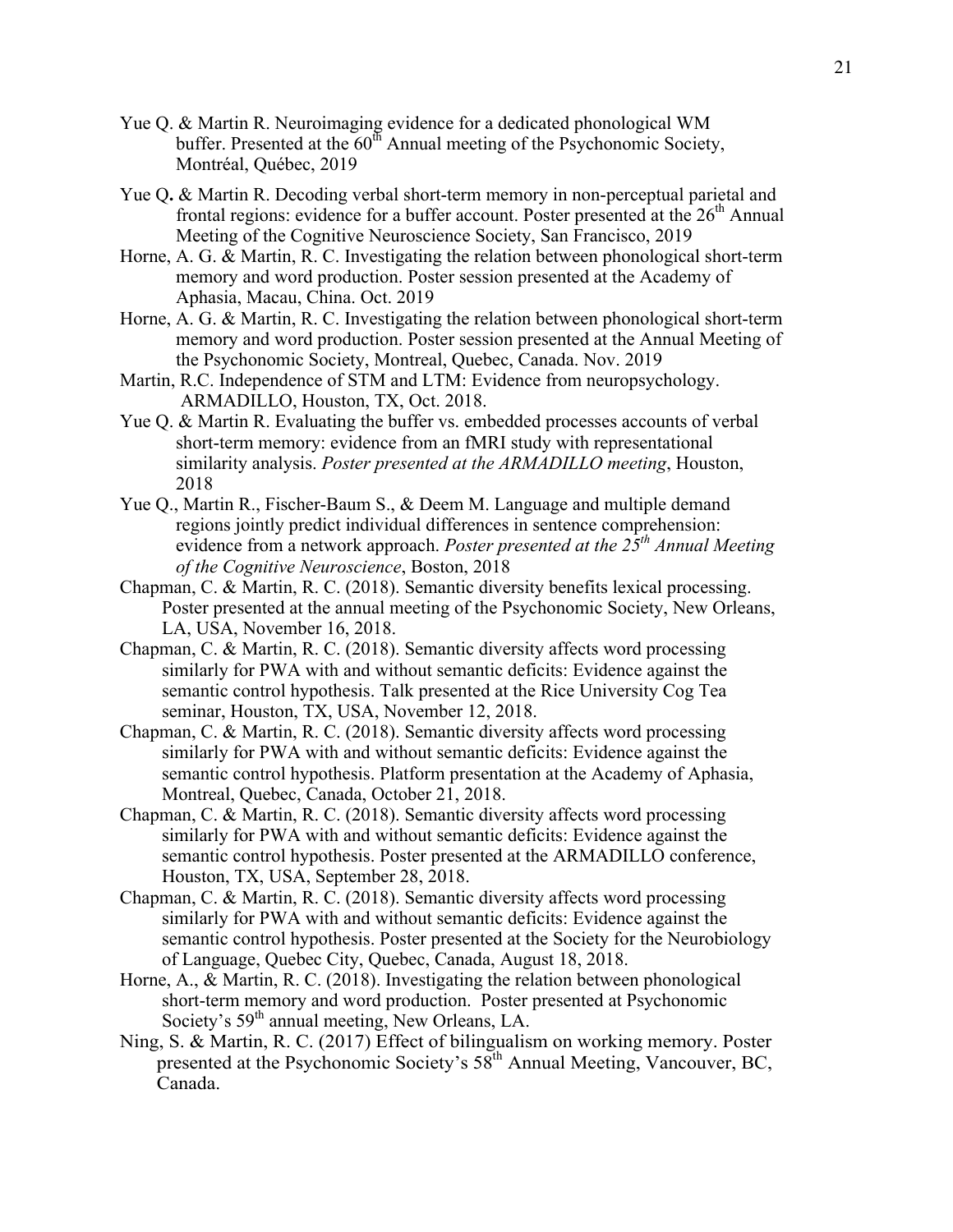- Dial, H., Martin, R. C., & Schnur, T. (2017). Assessing the roles of semantic and phonological short-term memory in language production. Paper presented at the  $55<sup>th</sup>$  annual meeting of the Academy of Aphasia, Baltimore, MD, November.
- Yue, Q., Martin, R. C., Fischer-Baum, S., & Deem, M. (2017). Brain modularity mediates the relation between sentence complexity and behavioral performance. Poster presented at the Armadillo Southwest Cognition Conference, College Station, TX, October.
- Martin, R. C. (2017). Buffer vs. embedded process models of working memory: Evidence from neuropsychology. Paper presented at the  $58<sup>th</sup>$  Annual Meeting of the Psychonomic Society, Vancouver, BC, Canada, November.
- Schnur, T., & Martin, R. C. (2017). Competitive lexical selection and multiword speech. Poster presented at the 55<sup>th</sup> Annual Meeting of the Academy of Aphasia, Baltimore, MD, November.
- Poster presented at the 9<sup>th</sup> Annual Meeting of the Society for the Neurobiology of Yue, Q., & Martin, R. C. (2017). Converging evidence from univariate and multivariate fMRI analyses suggests a phonological buffer in the left supramarginal gyrus. Language, Baltimore, MD, November.
- Yue, Q., & Martin, R. C. (2017). Converging evidence from univariate and multivariate fMRI analyses supports a buffer over an embedded processes account of phonological short-term memory. Poster presented at the Armadillo Southwest Cognition Conference, College Station, TX, October.
- Tan, Y., & Martin, R. C. (2017). Interference and executive control in sentence comprehension: An ERP study of relative clause comprehension in Chinese. Poster presented at the 13<sup>th</sup> ICON: International Conference for Cognitive Neuroscience, Amsterdam, The Netherlands, August.
- Yue, Q., & Martin, R. C. (2017). Language and multiple demand networks jointly predict individual differences in sentence comprehension. Poster presented at the 9<sup>th</sup> Annual Meeting of the Society for the Neurobiology of Language, Baltimore, MD, November.
- Martin, R. C., & Schnur, T. (2017). Semantic short-term memory supports sentence elaboration, faster speech rate, and longer utterance length in narrative production: Evidence from acute stroke. Poster presented at the 55th Annual Meeting of the Academy of Aphasia, Baltimore, MD, November.
- general components of executive function. Poster presented at the 9<sup>th</sup> Annual Chapman, C., & Martin, R. C. (2017). Semantic control does not related to domain-Meeting of the Society for the Neurobiology of Language, Baltimore, MD, November.
- Rapp, B., Purcell, J., & Martin, R. C. (2017). The neural basis of phonological and orthographic working memory: Implications for working memory models. Poster presented at the 9<sup>th</sup> Annual Meeting of the Society for the Neurobiology of Language, Baltimore, MD, November.
- Chapman, C., & Martin, R. C. (2017). Working memory is separable from semantic control. Poster presented at the 24<sup>th</sup> Annual Neuroscience Poster Session, University of Texas health Science Center, Austin, TX, December.
- Yue, Q., Martin, R. C., Fischer-Baum, S., Ramos-Nunez, A., Ye, F., & Deem, M. (2016). Modularity mediates the relation between task complexity and performance. Poster presented at the 8<sup>th</sup> Annual Meeting of the Society for the Neurobiology of Language, London, England, August.
- Yan, H., & Martin, R. C. (2016). Dative sentence processing aphasic patients with shortterm memory deficits: Implications for the choice of structure during sentence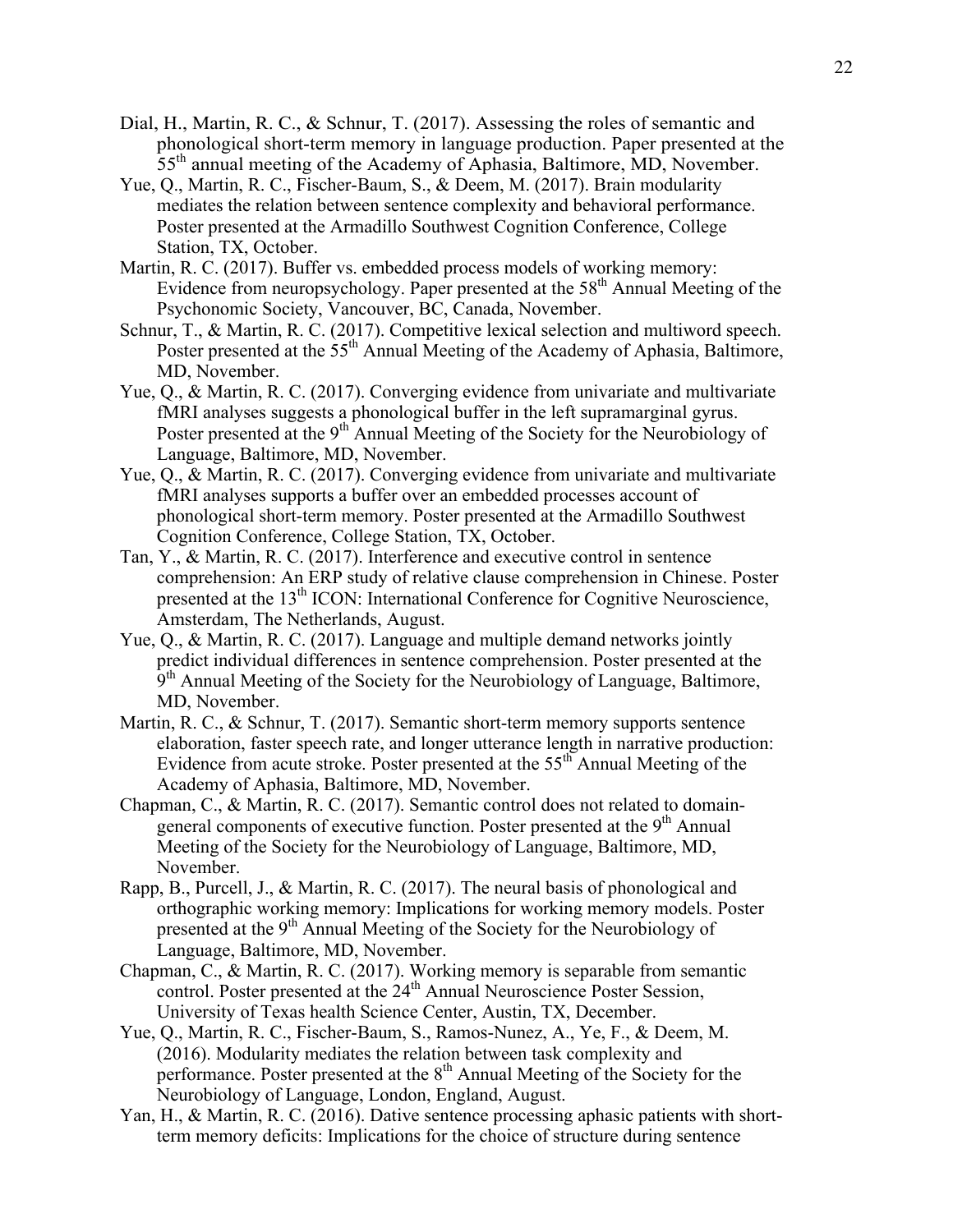production. Poster presented at the 2016 ASHA (American Speech-Language-Hearing Association) Convention, Philadelphia, PA, November.

- Poster presented at the 54<sup>th</sup> Annual Meeting of the Academy of Aphasia, Dial, H. R., McMurray, B., & Martin, R. C. (2016). Lexical processing depends on sublexical processing: Evidence from the visual world paradigm with aphasia. Llandudno, Wales, October.
- Chapman, C., & Martin, R. C. (2016). Do executive deficits underlie semantic deficits in aphasia? Poster presented at the  $54<sup>th</sup>$  Annual Meeting of the Academy of Aphaisa, Llandudno, Wales, October.
- Dial, H. R., McMurray, B., & Martin, R. (2016). Evaluating the relationship between sublexical and lexical processing: Evidence from the visual world paradigm. Poster presented at the 57<sup>th</sup> Annual Meeting of the Psychonomic Society, Boston, MA, November.
- letters of recommendation for academia: Gender differences. Poster presented at the Madera, J., Hebl, M., Dial, H., Martin, R. C., & Valian, V. (2016). Raising doubt in 31<sup>st</sup> Annual Conference of the Society for Industrial and Organizational Psychology, Anaheim, CA, April.
- Martin, R. C. (2016). Neuroplasticity. Talk presented in  $30<sup>th</sup>$  anniversary seminar series for the Institute of Biosciences and Bioengineering, Rice University, Houston, TX, April.
- Yue, Q., Dial, H., & Martin, R. C. (2016). Non-perceptual regions in the left supramarginal gyrus support phonological short-term memory: Evidence from lesion-symptom mapping and fMRI studies. Poster presented at the 54<sup>th</sup> Annual Meeting of the Academy of Aphasia, Llandudno, Wales, October.
- long-term and working memory. Poster presented at the 54<sup>th</sup> Annual Meeting of the Rapp, B., Shea, J., Mis, R., & Martin, R. C. (2016). Domain specificity in orthographic Academy of Aphasia, Llandudno, Wales, October.
- from left hemisphere acute stroke. Paper presented at the 54<sup>th</sup> Annual Meeting of Martin, R. C., Schnur, T., & Anderson, J. (2016). Semantic but not phonological working memory supports sentence elaboration in narrative production: Evidence the Academy of Aphasia, Llandudno, Wales, October.
- Martin, R. C. (2014). Embedded process vs. bugger models of working memory: Evidence from neuropsychology and neuroimaging. Poster presented at the Departmental Colloquium, Florida International University, Psychology Department, Miami, FL, October.
- Martin, R. C. (2013). How have things changed since Broca and Wernicke: A contemporary view of the neurobiology of language. Symposium presentation at the Nijmegen Lectures, Max Planck Institute for Psycholinguistics, Nijmegen, The Netherlands, January.
- Martin, R. C. (2013). Memory retrieval and interference during language comprehension. Poster presented at The  $17<sup>th</sup>$  International Conference on Cognitive and Neural Systems, Boston University, Boston, MA, June.
- Martin, R. C. (2013). Working memory, interference resolution, and sentence processing. Presented at Colloquium at the Center for Vital Longevity, UT-Dallas, Dallas, TX, March.
- Baum, S., Nath, A., Hamilton, A. C., Martin, R. C., & Beauchamp, M. (2011). An aphasic patient with damage to the left STS shows no McGurk effect. Poster presented at the 2011 Neurobiology of Language Conference, Annapolis, MD, November.